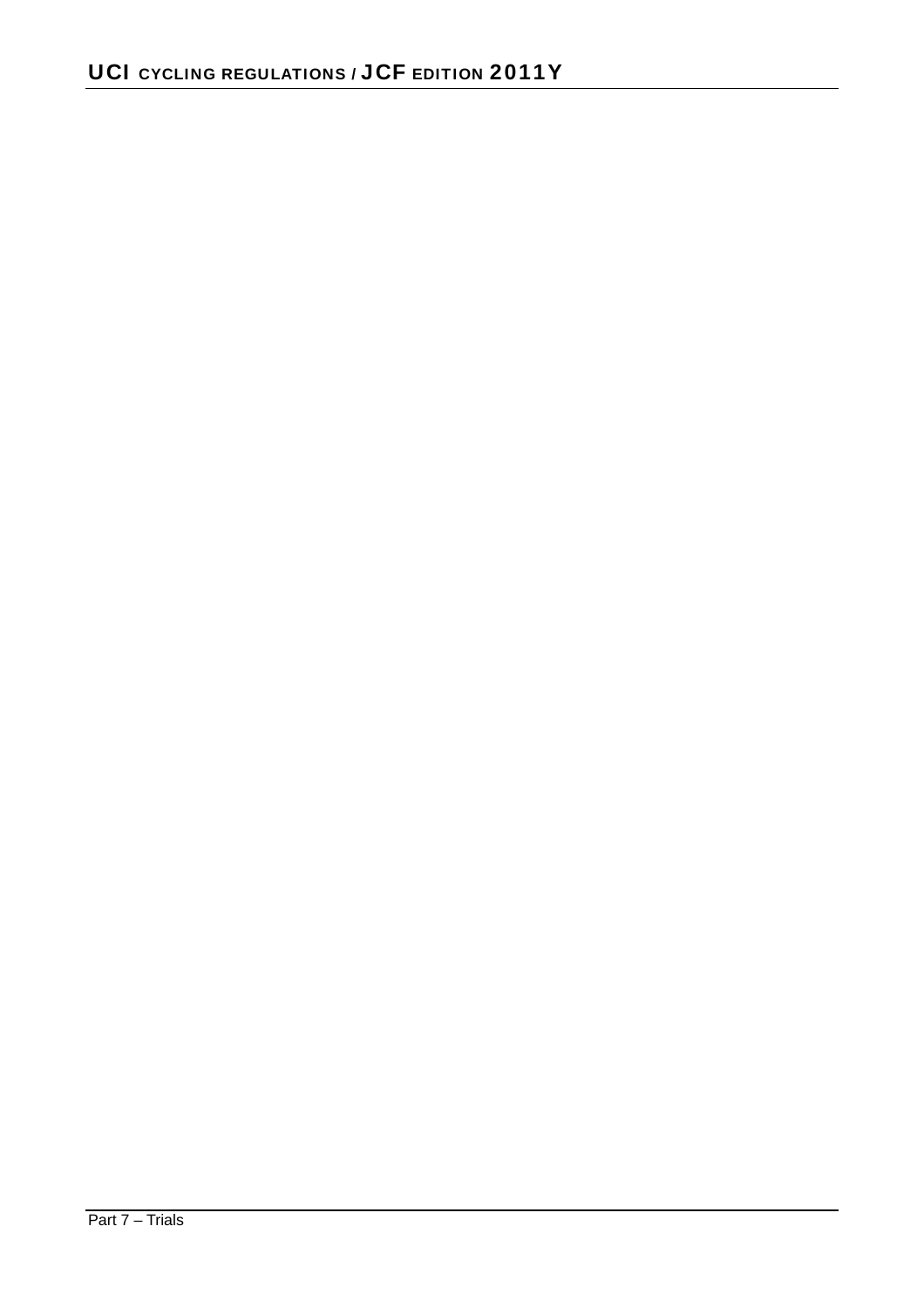# **PART 7 TRIALS REGULATIONS**  第**7**部 トライアル規則

# **Chapter I GENERAL RULES**

第**1**章 一般規則

### **§ 1 Age and competition categories**

**7.1.001** Trials officially recognises the following types of individual events as described in the present trials rule book.

> 20" 26" 20 26 **Open (free choice of wheel size, between 18" and 26"** オープン(**18**インチから**26**インチの間で車輪径を自由に選択できる)

Categories within these events depend on age. The age class a rider is eligible to ride is determined by his age which shall be calculated by deducting the year of birth from the current year.

#### *(article modified on 01.02.11)*

| 7.1.002 | Poussins:<br>Benjamins:<br>Minimes:<br>Cadets:<br><b>Girls</b> |                          | 9 and 10 years old<br>11 and 12 years old<br>13-14 years old<br>15 and 16 years old:<br>9 to 15 years old | white course;<br>blue course;<br>green course;<br>black course;<br><b>Pink course:</b> | <b>Open</b><br><b>Open</b><br><b>Open</b><br><b>Open</b><br><b>Open</b> |
|---------|----------------------------------------------------------------|--------------------------|-----------------------------------------------------------------------------------------------------------|----------------------------------------------------------------------------------------|-------------------------------------------------------------------------|
|         | Juniors:<br>Elite:<br>Women:                                   |                          | 16-18 years old<br>19 years old and up<br>15 years and over:                                              | red course;<br>yellow course;<br>Pink course;                                          | 20" & 26"<br>20" & 26"<br><b>Open</b>                                   |
|         |                                                                | 9<br>11<br>13<br>15<br>9 | 10<br>12<br>14<br>16<br>15                                                                                |                                                                                        |                                                                         |
|         |                                                                | 16<br>19<br>15           | 18                                                                                                        |                                                                                        | 20" & 26"<br>20" & 26"                                                  |

The arrows in the section must be numbered for easier understanding.

Girls under 15 years, according to age, shall be accepted in the next age category down **(if the category has less than 8 riders)**.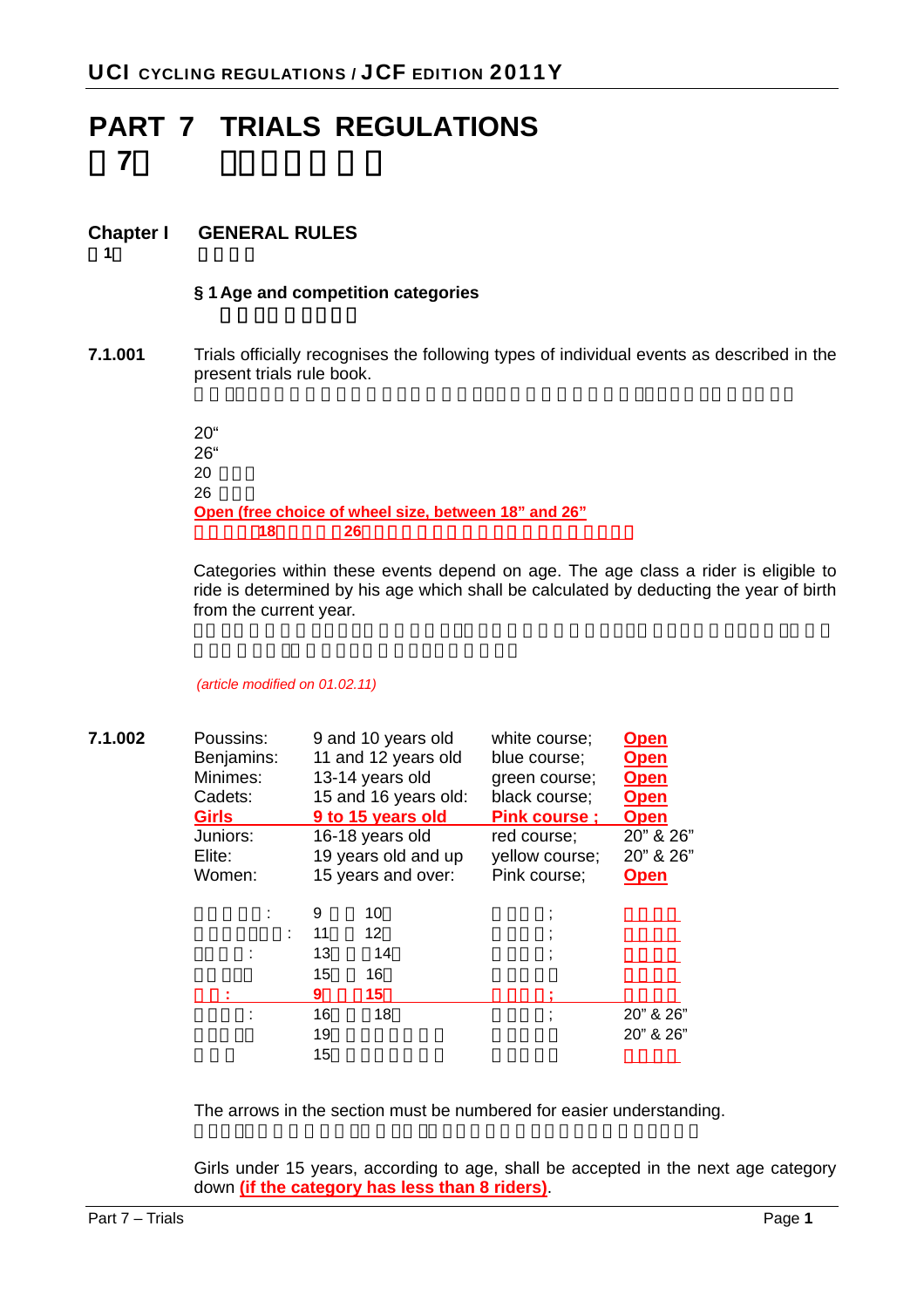|         | 15<br>8                                                                                                                                                                                                                                      |
|---------|----------------------------------------------------------------------------------------------------------------------------------------------------------------------------------------------------------------------------------------------|
|         | (article modified on 01.02.11)                                                                                                                                                                                                               |
|         | § 2 Calendar                                                                                                                                                                                                                                 |
|         | Events classes and date protection                                                                                                                                                                                                           |
| 7.1.003 | The calendar season starts on January 1 and continues until December 31 of the<br>same year. International Trials events are registered on the international calendar in<br>accordance with the following classification:<br>1<br>12 31<br>1 |
|         | world championships (class 1 event)                                                                                                                                                                                                          |
|         | No other international trials event may be organized on the weekend prior to or<br>on the same dates as the world championships.                                                                                                             |
|         | Trials world cup (class 2 event)<br>2                                                                                                                                                                                                        |
|         | No other international trials event may be organized on the same dates as the<br>trials world cup.                                                                                                                                           |
|         | continental event (class 3 event)<br>3<br>No other class 4 or class 5 event on the same ranking continent may be<br>organized on same dates as a continental event.<br>5<br>4                                                                |
|         |                                                                                                                                                                                                                                              |
|         | national championships (class 4 event)<br>4<br>No other class 5 event on the same ranking continent may be organized on the<br>same dates as the national championships.<br>5                                                                |
|         | International event (class 5 event)                                                                                                                                                                                                          |
| 7.1.004 | Every entity organising a trials event shall conduct the event in strict accordance with<br>the UCI constitution and its regulations.<br>UCI                                                                                                 |
| 7.1.005 | Inclusion of an international trials event on the UCI calendar ensures that no national<br>federation may conduct or permit to be conducted under its sanction a national                                                                    |

championship or international trials event in accordance with the rules set forth in

article 7.1.003.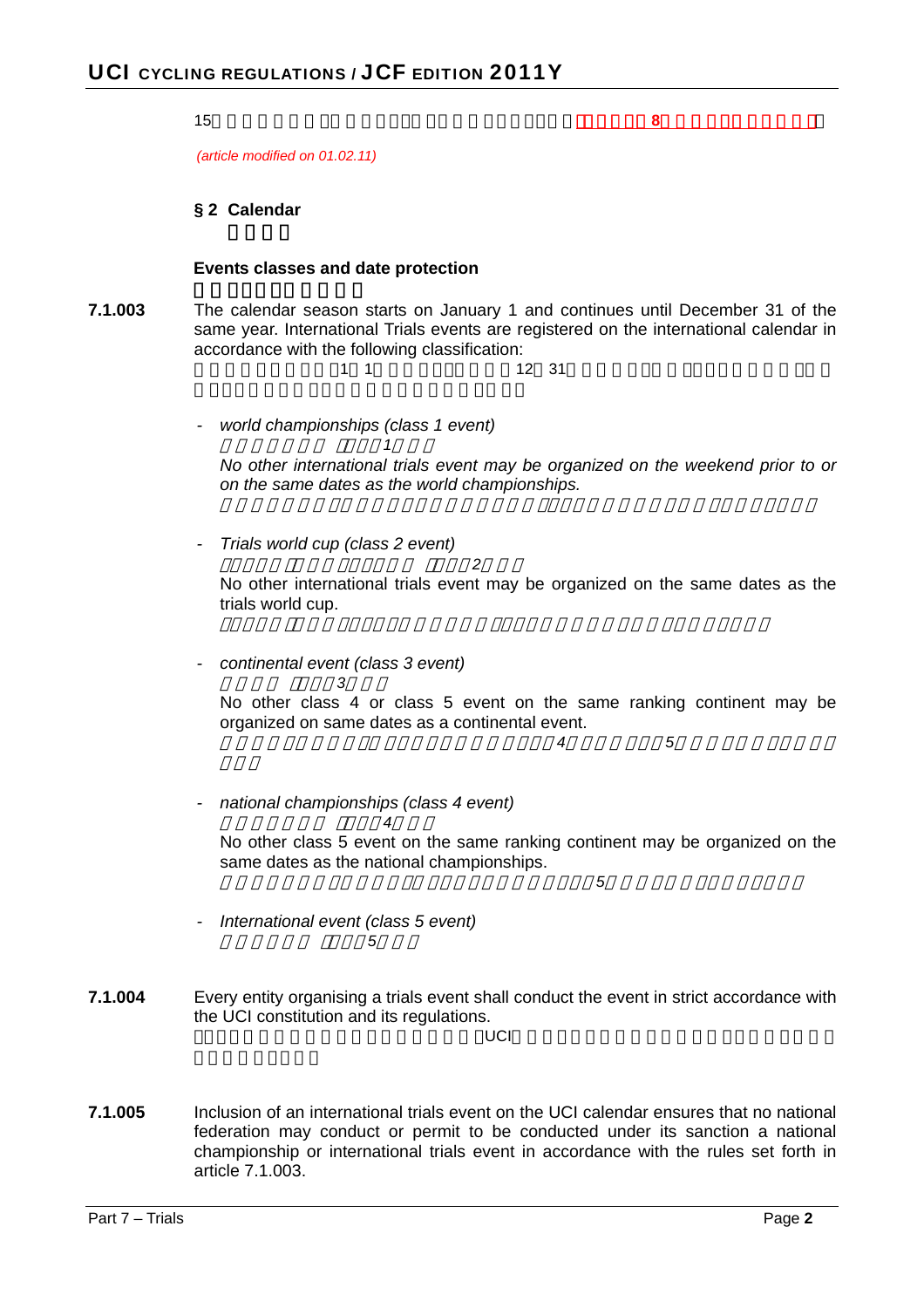UCI $\,$ 

#### **§ 3 Technical delegate**

**7.1.006** The Technical delegate shall:

- 1. Supervise the technical aspects of the events;
- 2. Be the liaison between the UCI headquarters and the UCI trials commission;
- 3. Make an advance inspection of the site, meet with the organisers and immediately make a site inspection report to the UCI trials commission and provide a copy of this report to the organiser;
- 4. Oversee and follow up with the organiser in the lead up to the event to ensure the recommendations from the site inspection report have been implemented as appropriate;
- 5. Carry out an inspection of the venue and the sections in conjunction with the chief commissaire and the organiser; the final determination for the sections and any changes will have to be approved by the technical delegate;
- 6. Make a general event report to the UCI; this report may be copied to the organiser;
- 7. Make a confidential report on the work of the commissaires panel;
- 8. Coordinate the team/rider meetings.

| $\mathbf 1$ .<br>3. | 2. UCI | UCI |                | ٠ | UCI |   |  |
|---------------------|--------|-----|----------------|---|-----|---|--|
| 4.                  |        |     |                |   |     |   |  |
| 5.                  |        |     |                |   |     | ٠ |  |
| 7.<br>8.            | 6. UCI |     | $\blacksquare$ |   |     |   |  |

**7.1.007** The technical delegate shall be designated by UCI. For world championships and world cup events, the technical delegate is proposed by the UCI trials commission and appointed by the UCI management committee. UCI

世界選手権大会とワールドカップにおいては,技術代表はUCIトライアル委員会の提案により,UCI

#### **§ 4 Competition**

#### **General Comments**

**7.1.008** International Trials competitions are run - with all respect for the natural environment – in the open country, or in halls (indoor competitions)

国際トライアル競技は,自然環境に配慮しながら屋外で行うか,屋内で行う(屋内競技)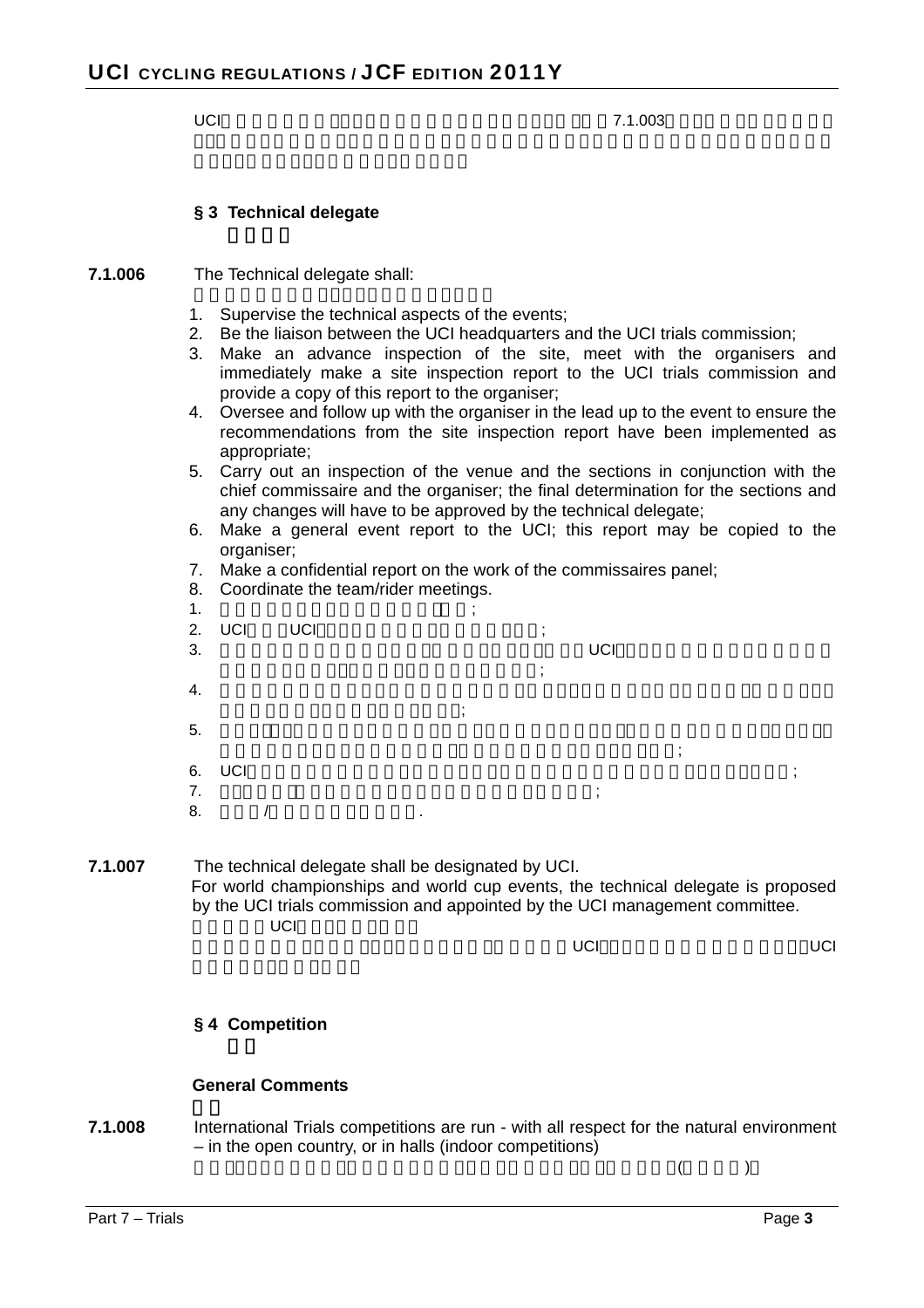**7.1.009** Organisers and or competitors are required to comply in particular with administrative and other requirements well as with UCI regulations, with current directives on environmental protection and in particular with the present Trials rule book.  $\cup$ CI機

#### **Definition**

**7.1.010** Trials is a cycling competition in which a given circuit, compromising «supervised zones» (sections), has to be covered with a minimum of faults (penalties). The total duration of the event, necessary to negotiate all the obstacles, is set accordingly. トライアルは,《監視される区間》(=セクション)を含む一定のサーキットを最少の失敗(ペナルティ)

#### **External assistance**

**7.1.012** Relatives, followers or attendants shall in no case interfere in the competition.

The following acts by attendants or followers to help competitors shall be prohibited and penalised by 10 points against the competitor helped:

 $10$ 

- a: Taking up position, for the competitor, at the entry to a section;
- b: Criticising the judge;
- c: Entering a section (assistance to protect the competitor without influencing his performance in the race shall be permitted);
- d: Giving advice (positions) to a competitor riding in the section.

 $($ 

#### **Competitors meeting**

**7.1.013** A meeting of all competitors shall be held before the start of the event. At this meeting they shall be given all important information on the running of the event. Attendance at this meeting shall be obligatory for all competitors.

> The starting method and time, the number and order of sections, the number of rounds, the total duration of the event and any amendments to the regulations decided on at a meeting of the commissaires panel, shall be announced.

> On decision of the technical delegate, this meeting may be replaced by the distribution or display of information.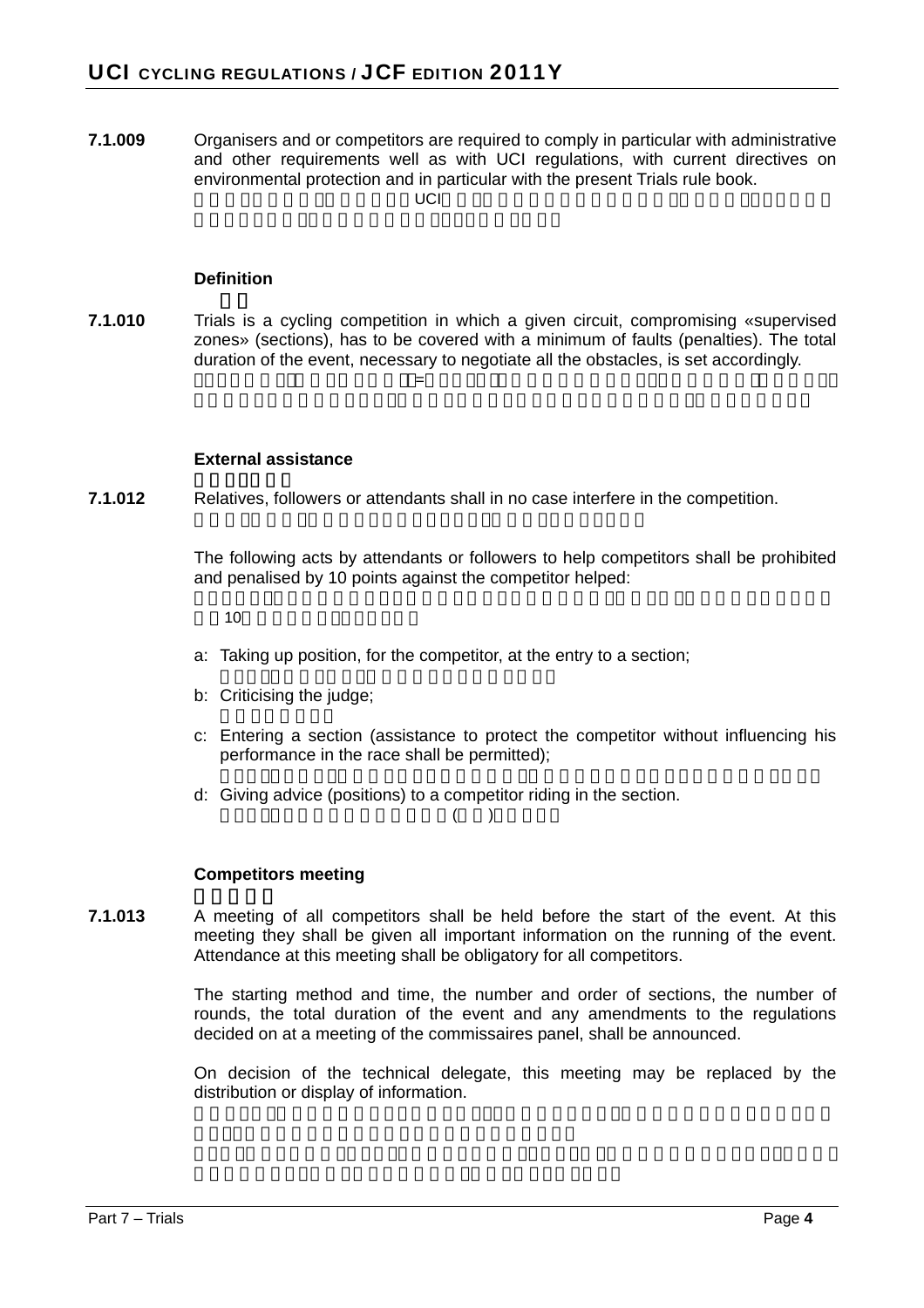#### **§ 5 Sections (supervised zones)**

**7.1.014** The organiser shall, according to each category, lay out a given number of sections (supervised zones).

 $($ 

**7.1.015** The minimum number of sections for each competition:

| Elite:     | 12 sections;        |
|------------|---------------------|
| Juniors:   | 12_sections;        |
| Women:     | <b>12</b> sections; |
| Cadets:    | <b>12</b> sections; |
| Minimes:   | 12 sections;        |
| Benjamins: | <b>12</b> sections; |
| Poussins:  | 12 sections.        |
| Girls:     | <b>12 sections</b>  |
|            | <u>12</u>           |
|            | <u>12</u>           |
|            | 12                  |
|            | 12                  |
|            | <u>12</u>           |
|            | 12                  |
|            | 12                  |
|            | 12                  |
|            |                     |

*(article modified on 01.02.11)* 

**7.1.016** Sections are difficult stretches. Each section shall include a maximum of 3 principal difficulties (obstacles), that may either be artificial or natural, e.g.: stones, water, sand, steps, inclines, tree trunks, concrete pipes, etc.

 $\overline{\mathbf{3}}$ , and the state of  $\mathbf{3}$ 

**7.1.017** The following section dimensions are proposed:

| Length; | 60 metres:                               |
|---------|------------------------------------------|
| Width:  | at least one metre (at handlebar height) |
|         | 60m                                      |
|         |                                          |

*(article modified on 01.02.11)* 

**7.1.018** It is highly recommended that each side of the track be marked by 10 to 30 cm high plastic course tapes. The quality of the tapes is defined in the technical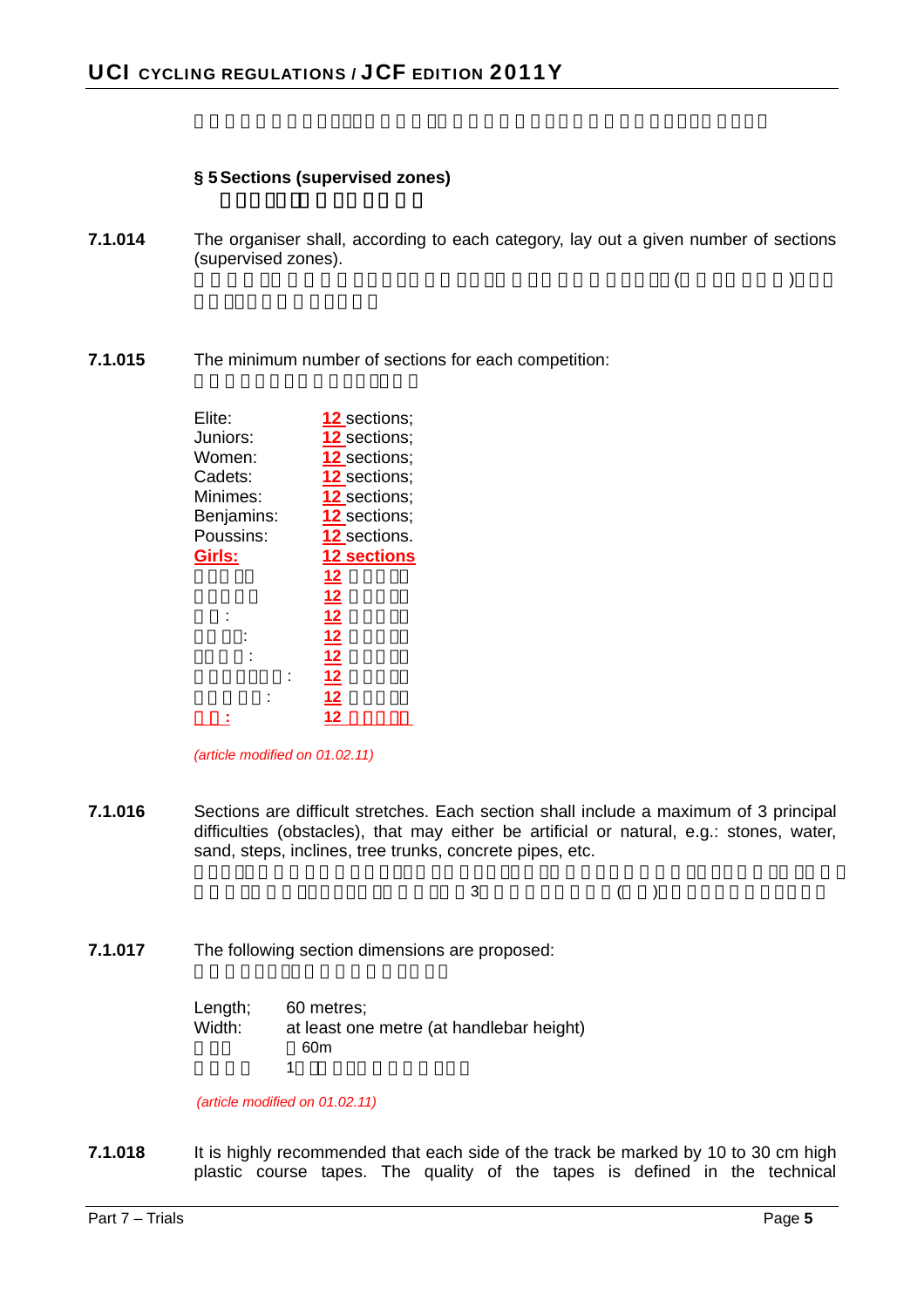specifications.  $10 \quad 30cm$ **7.1.019** Each section shall have an entry and exit gate, marked by a start and finish line and by the corresponding panels (marked START and FINISH). The starting gate shall also bear mention of the section number (START 1, for example). 各セクションには入り口と出口を設け,スタートとフィニッシュのラインと対応するパネル(START ドINISH またります。<br>モバトル START 1). **7.1.020** Each section shall comprise a 3-metre «neutral zone», ahead of the starting line, which shall be designated for one single participant . 各セクションはスタート・ラインの前に3mの《ニュートラル区間》を含まなければならず,ここには1名 **7.1.021** The finishing line shall be at least 3 metres after the last difficulty (obstacle) to avoid any argument over penalties.  $\sim$  2m  $\sim$  3m  $\sim$  3m  $\sim$  3m  $\sim$  3m  $\sim$  3m  $\sim$ **7.1.022** Entry to and exit from a section shall be judged on the front wheel axle. **7.1.023** The official sections may not be covered by bike preceding the start of the race. In case of a breach, the rider will be not permitted to start. **7.1.024** The maximum time cut for a section is 2'30, though the commissaires panel can adjust the time according to the difficulty of the section.  $2\quad30$ **7.1.025** In choosing sections, it is recommended not to exceed following maximum jump heights. white: 0.60 metre maximum; blue: 0.80 metre maximum; green: 1.00 metre maximum; black: 1.20 metre maximum; red: 1.40 metre maximum; yellow: 1.80 metre maximum; **Girls: pink: 0.80 metre maximum;** Women: pink: **1.40** metre maximum;  $0.60 \text{ m}$  $0.80 \text{ m}$ 

 $1.00 m$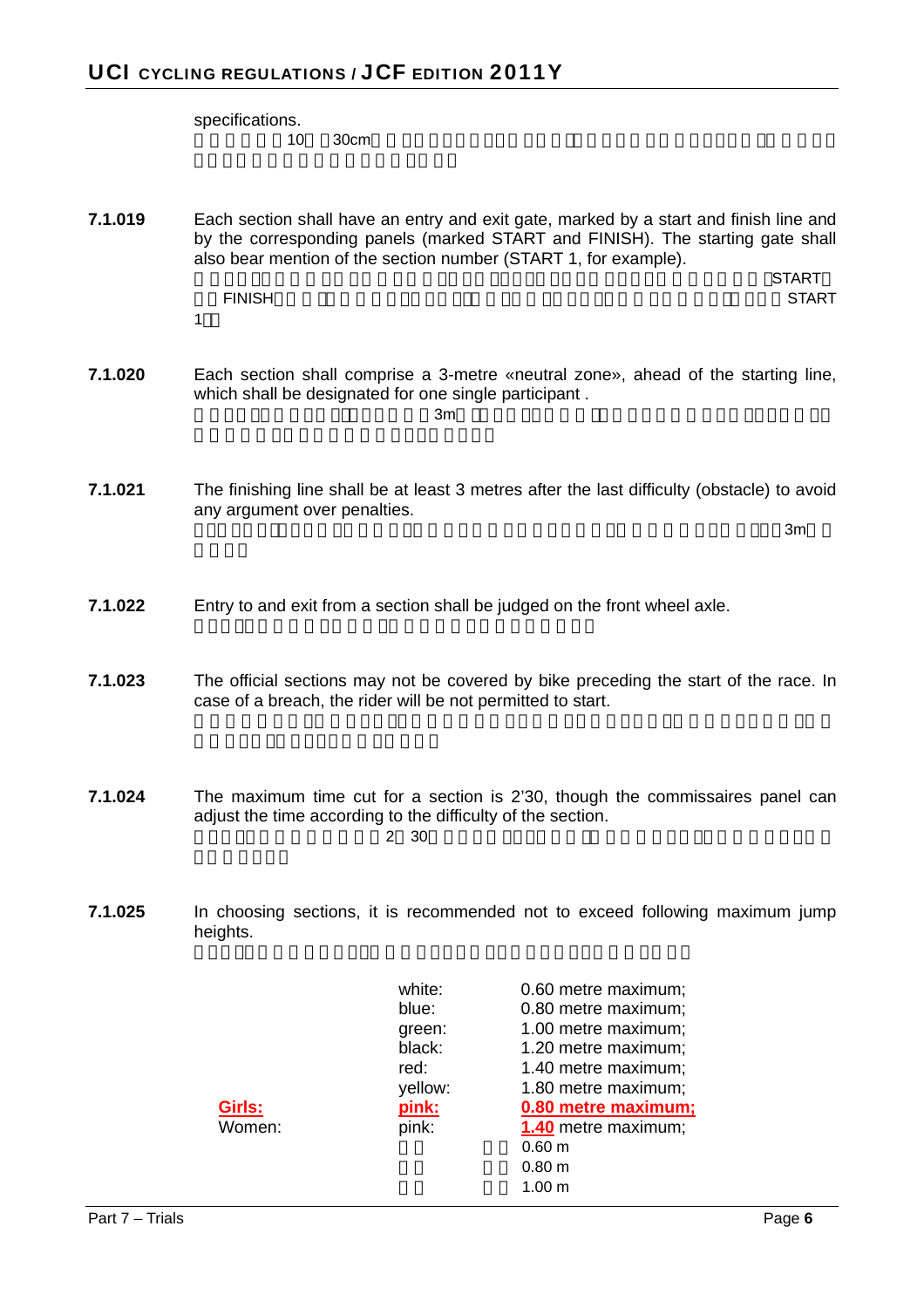

Under special circomstances the panel may accept other maximum jump heights.

*(article modified on 01.02.11)* 

#### **§ 6 Circuit**

- **7.1.026** The sections shall be placed on a circuit of about two kilometres, laid out in such a way that the competitors can follow it without difficulty.  $2 \text{km}$
- **7.1.027** A sketch of the circuit shall be displayed at the start and finish to permit the competitors to see the locations of the sections.
- **7.1.028** The organiser shall decide whether the sections are to be covered consecutively or in random order.
- **7.1.029** The sections can be modified by the technical delegate in between two rounds, but only with the agreement of the commissaires panel.

#### $\overline{2}$

# **§ 7 Starting and riding regulations**

- **7.1.030** Where starts are given at minute intervals or in groups, each competitor shall be responsible for observing the starting time set him.
- **7.1.031** During the event, competitors shall remain disciplined and comply with UCI directives and instructions in order to guarantee equal chances for all. Competitors shall have been informed in detail of these conditions before they hand in their enrolment.

 $\mathsf{UCI}$ 

**7.1.032** In case of accident, competitors shall be required immediately to administer first aid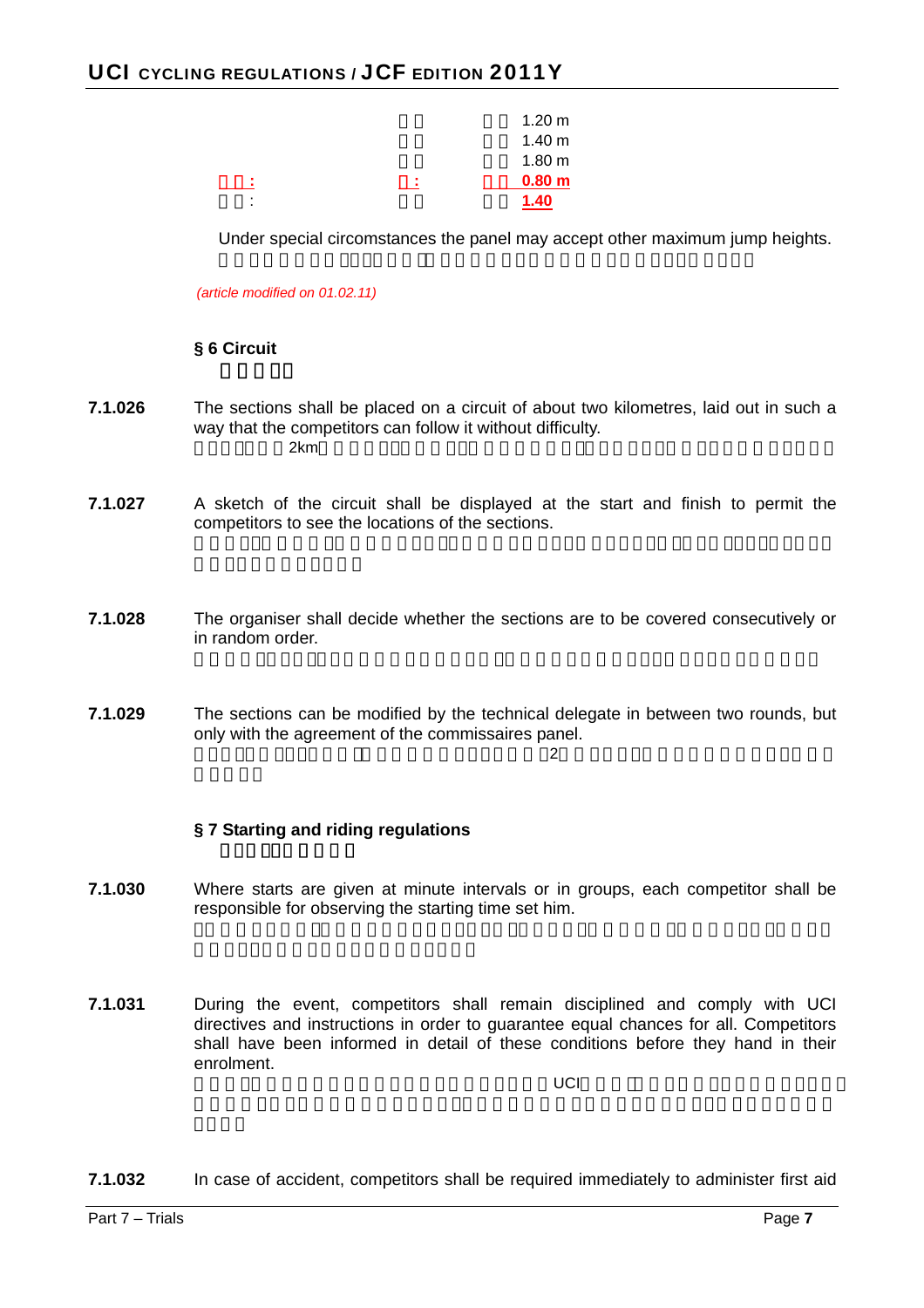to each other, or at least to call for help. Time losses incurred in this way shall be confirmed by the aided competitor himself.

- **7.1.033** It is forbidden for a competitor to modify sections of the course or their configuration.
- **7.1.034** The commissaires panel shall be composed of;
	- one UCI technical delegate
	- President of the commissaries panel
	- at least one member of the commissaires panel or the UCI trials commission
	- UCI 1
	- チーフ・コミセール
	- Andre the Second UCI + Base Second UCI + Base Second UCI + Base Second UCI + Reserved UCI + Reserved UCI + Reserved UCI + Reserved UCI + Reserved UCI + Reserved UCI + Reserved UCI + Reserved UCI + Reserved UCI + Reserved
- **7.1.035** With the exception of the commissaires panel and technical delegate, only the competitor whose name is called by the commissaire may be in the supervised zone.
- **7.1.036** Sections may be covered on foot.
- **7.1.037** Penalties inflicted by the commissaires panel shall be entered on the score card given to each competitor at the start. In addition, penalty points shall be entered on the penalty check list, to be kept for each section. In case of a difference between the score card and the check list, the commissaires panel decides.
- **7.1.038** Courses shall be marked with numbered arrows of the colour corresponding with the category of the race, shall be ridden in accordance with this marking.
- **7.1.039** A competitor shall not enter a gate reserved for categories other that his own. Gates shall be marked by two arrows of the same colour and the same number, pointing left or right.

**7.1.040** Competitors shall take up position obliquely to and in front of the neutral zone.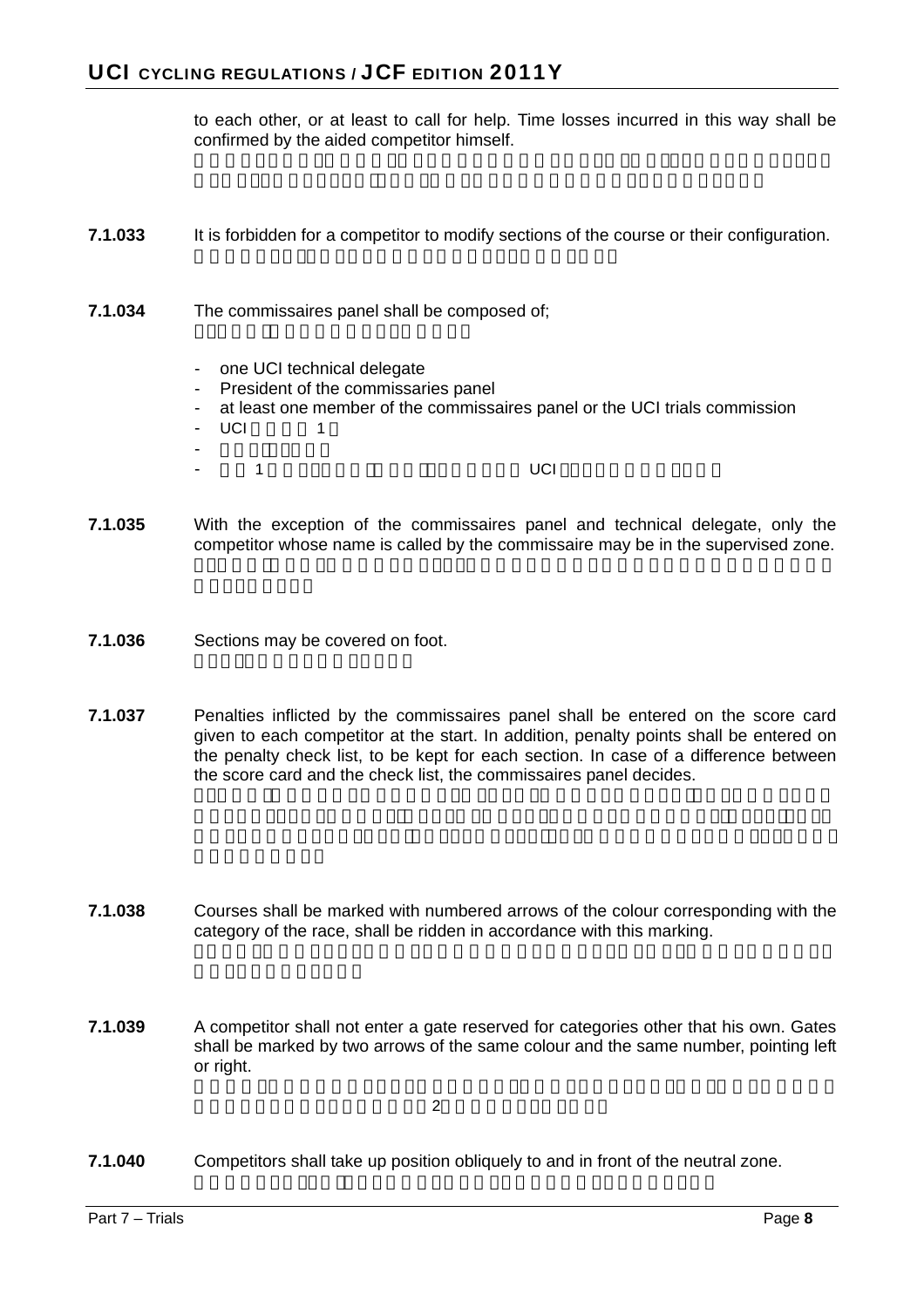**7.1.041** • Any competitor dropping out of the event shall return his points card to the trials office.

#### **§ 8 Duration of the competition**

- **7. 1.042** The total duration of the event shall be set by technical delegate in agreement with the commissaires panel. It shall be so set as to permit competitors to end the circuit in the set time. The commissaires panel may extend it during the competition.
- **7. 1.043** Default time shall be 30 minutes. The commissaires panel may extend it after the competition, if more than ten competitors would have to be eliminated.  $30 \qquad 10$

#### **§ 9 Repairs**

**7.1.044** Repairs may be undertaken during the event, but neither inside a supervised zone, nor in any other place liable to hamper or endanger riders.

#### **§10 Classifications and results**

うなり

- **7.1.045** After each round and at the finish, penalty points incurred shall be posted on the bulletin board. The competitor with the lowest total of penalty points shall be declared winner in his category.
- **7.1.046** The other places in the classification shall be allocated in ascending number of points imposed.
- **7.1.047** In case of a tie (where two or more competitors have the same points total), the tie shall be solved in the following order;  $2$ 
	- 1. fewest number of sections covered with zero points;
	- 2. fewest number of sections with one single point, with two points, etc;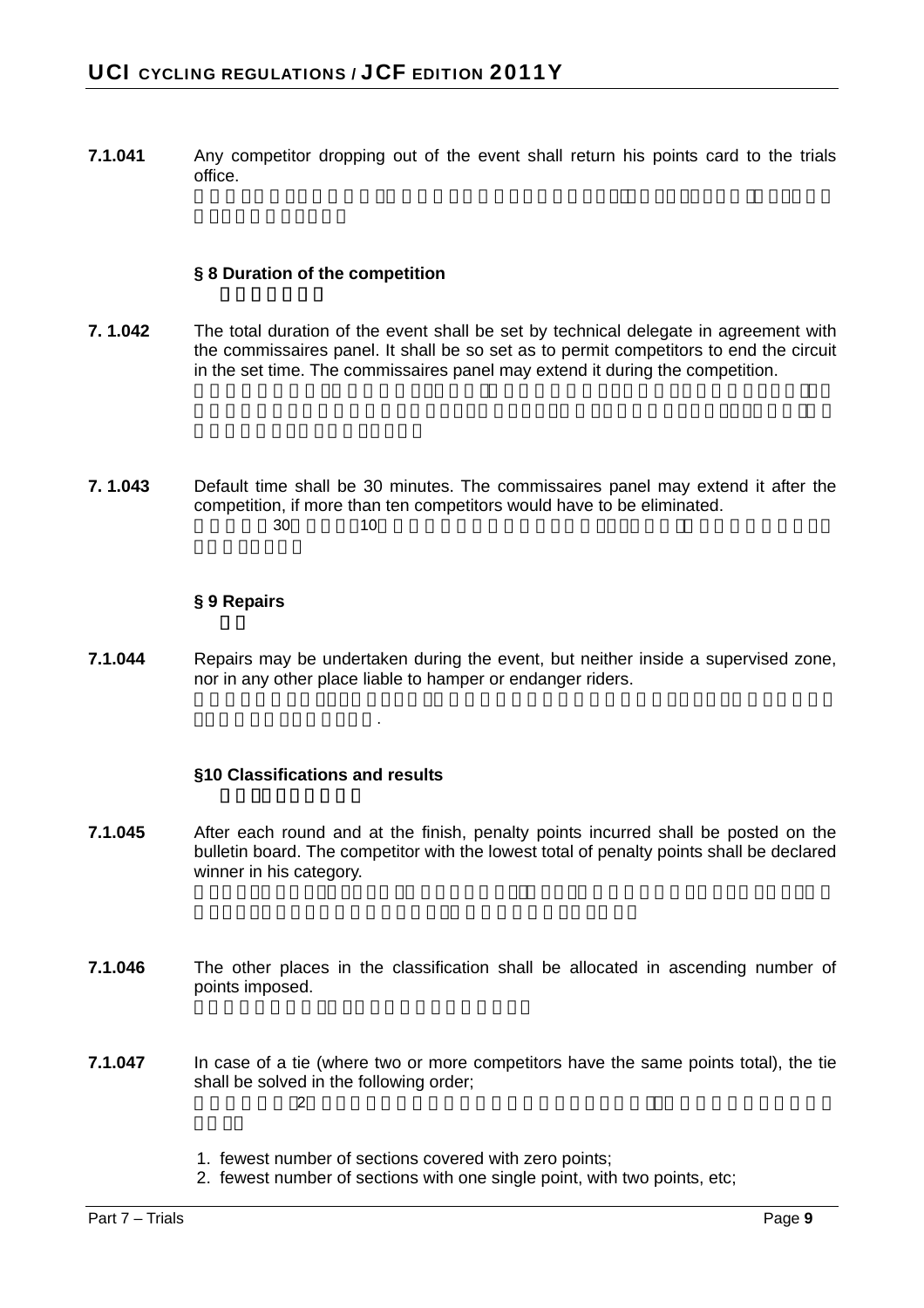- 3. better result of the semifinal;
- 4. In a competition without a semifinal and concerning a podium place, a decisive section to be covered will be appointed by the commissaires panel. In the decisive section, the time will be the decider in case of equal points. Should several competitors obtain five points, the winner will be the competitor who goes furthest in the zone;
- 5. In cases of equal points other than for a podium place, the total competition time will be the decider.
- 1.  $\ddot{\hspace{1cm}}$  $2. 1 2$ , etc;  $3.$  $4.$  $\ddot{i}$ ;  $5.$

#### **§ 11 Competition Facilities**

**7.1.048** National federations and organizers seeking the UCI sanction for a competition event must be able to demonstrate to the UCI that the facilities proposed for the event meet the specifications set forth in this section.  $\cup$ CI $\cup$ 

#### **Competitors area**

**7.1.049** An area where the riders may congregate between events shall be established and clearly marked close to the competition area.

#### **Bulletin boards**

**7.1.050** Well-constructed and weather-resistant bulletin boards and/or monitors for posting the start and results lists shall be erected near the trials office.

 $\overline{B}$ 

#### **Trials office**

**7.1.051** Registration and competition control must be based in an office which is situated within the proximity of the main sections. Any posted instructions in this office must be written in both English and the language of the host country.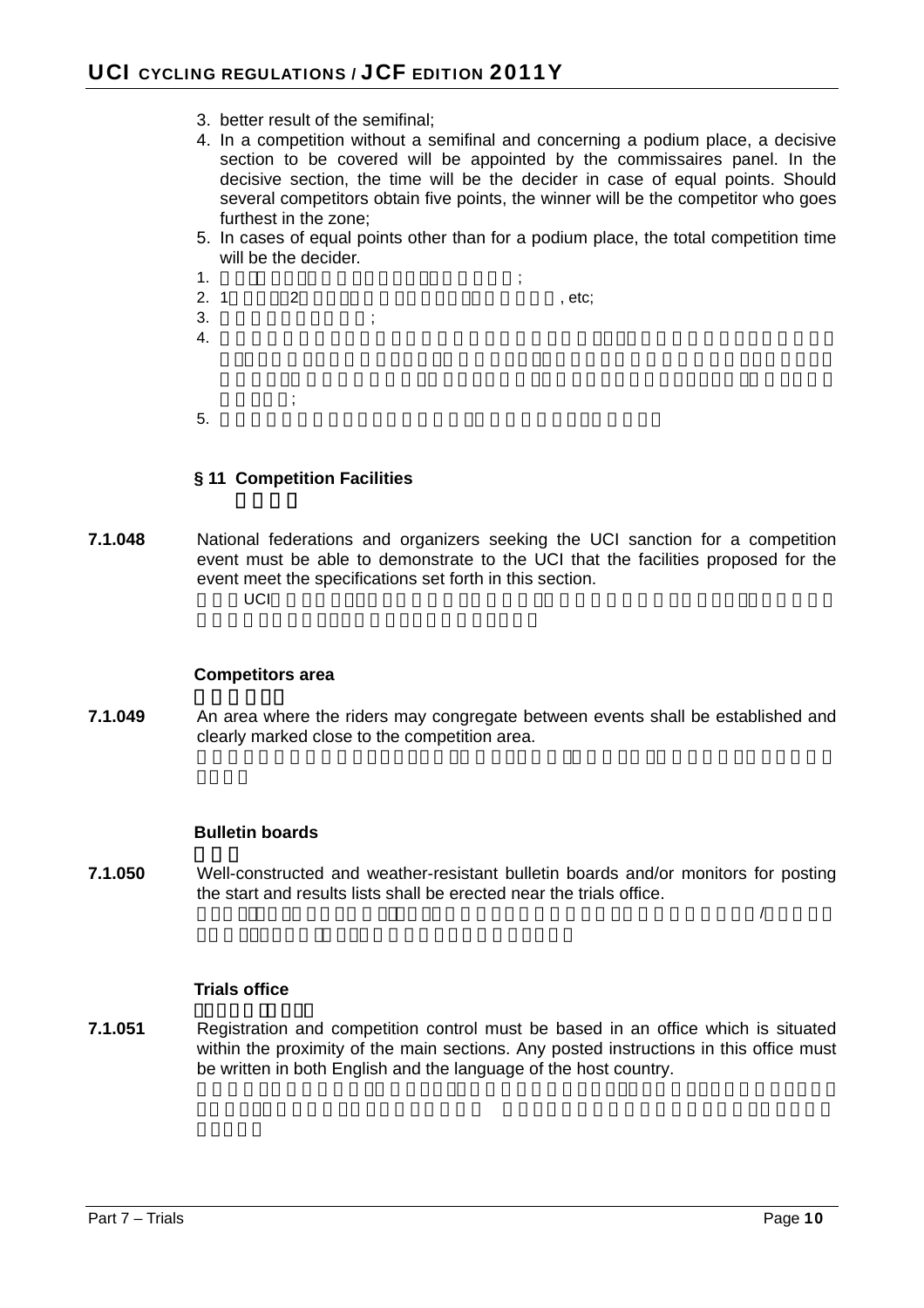#### **Public Address system**

**7.1.052** The public address system must be capable of projecting the announcer's voice to the majority part of the sections. Announcements are to be made in both English and the language of the host country.

#### **Parking and spectator facilities**

**7.1.053** Parking for a number of cars corresponding with the anticipated size of each event must be available in the vicinity of the competition. On competition days parking areas shall be adequately staffed to assure the orderly flow of traffic and the systematic parking of cars.

> Spectator facilities including, standing room, washrooms and food service, with capacities appropriate to the numbers listed below, shall be provided for the following events:

|                          | - international trials events: |      | 1000 spectators; |
|--------------------------|--------------------------------|------|------------------|
|                          | - trials world cup events:     |      | 3000 spectators; |
|                          | - trials world championships:  |      | 7500 spectators. |
| $\overline{\phantom{0}}$ |                                | 1000 |                  |
| ۰                        |                                | 3000 | ÷                |
| $\overline{\phantom{0}}$ |                                | 7500 |                  |

Separate food service facilities shall be provided for competition commissaires and officials.

#### **§ 12 Competition officials**

**7.1.054** The UCI Regulations set forth the manner in which a trials event shall be conducted. All officials participating in an event are required to be fully conversant with the UCI Regulations and any supplement thereof, which governs any event. UCI規則はトライアル競技の実施方法を規定する.競技に参加する全役員は,全競技を運営する UCI またがらまいます。

#### **General**

- **7.1.055** Every trials competition must be staffed with an adequate number of qualified commissaires and officials, including a minimum of one UCI commissaire, to assume all the responsibilities and perform all the duties of the various positions set forth in this section.
	- $1$  UCI $1$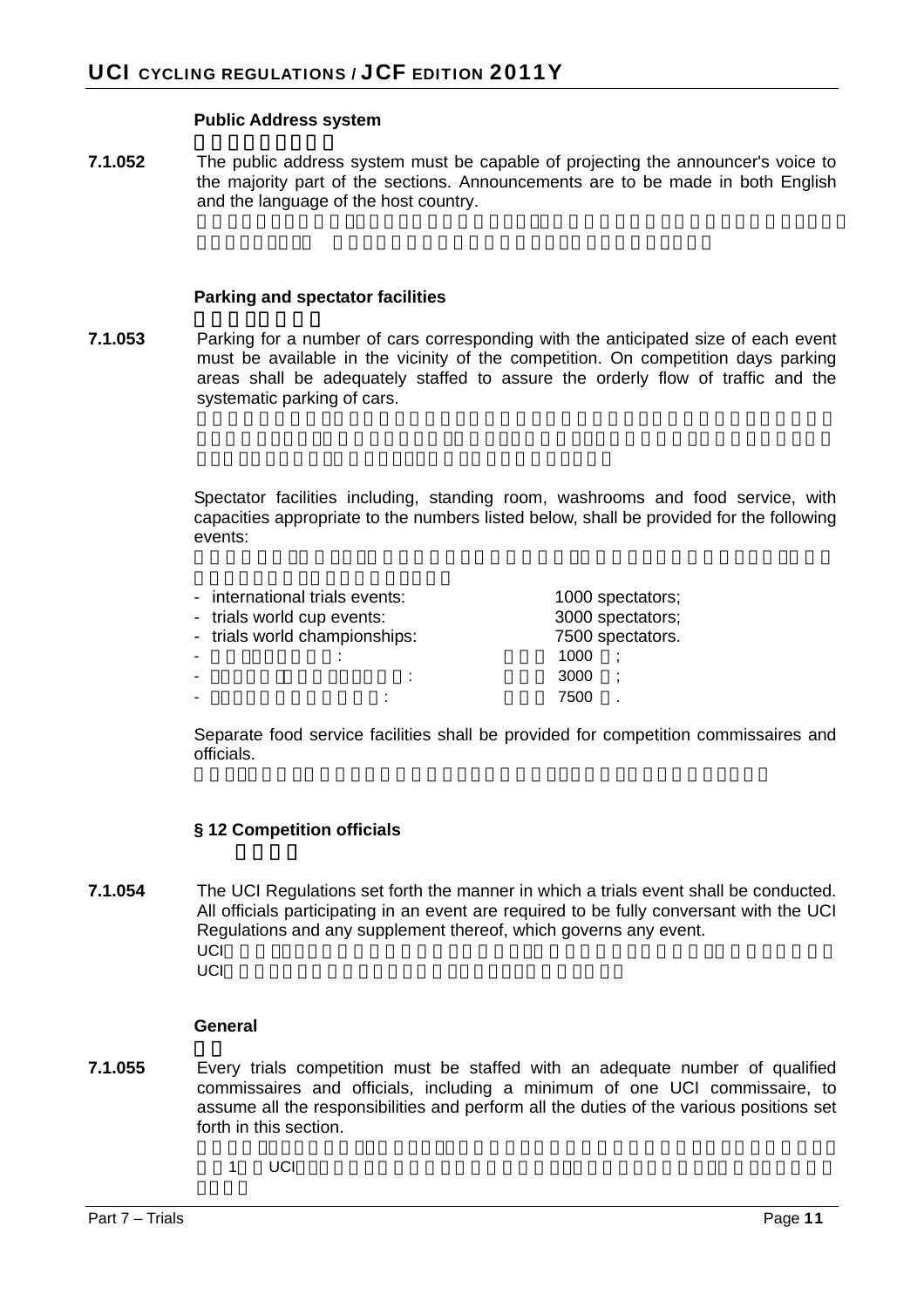#### **Commissaires Panel**

**7.1.056** The commissaires panel shall be designated according to article 1.2.116 UCI Regulations.

 $UCI$  1 2.116

The commissaires' panel is the final authority at any competition and has the right to impose a penalty on any competitor, parent, spectator or team manager in the interests of safety or for violation of these rules, following the guidelines as described in §16 of the present rule book and part 1 of the UCI regulations.

UCI<sub>2</sub>

 $\frac{1}{316}$ 

#### **Administration Commissaire**

**7.1.057** The administration commissaire shall be responsible for the registration and classification of all competitors at the event, the processing and posting of start lists, and the processing of all results (both intermediate and final results). The administration commissaire shall be assisted by a sufficient number of administrators, as described in article 7.1.060 of the present rule book.

 $7.1.060$ 

#### **National and/or Regional Commissaires**

国内および**/**または地域コミセール **7.1.058** The national and/or regional commissaires shall assist the commissaires panel assuring the observance of all rules governing any event.  $\sqrt{2}$ 

All commissaires must have the following qualifications:

- a. They must be fluent in the English language or have English interpretation available;
- b. They may not be either directors or officers of the UCI;
- c. All commissaires must wear some form of distinctive clothing so that they may be easily identified by competitors and team managers;
- d. Each race commissaire shall operate from a clearly defined position.
- a.  $\qquad \qquad \qquad \qquad \qquad ;$ b. UCI
- $c.$
- $\vdots$
- d. Automobile. Automobile. Automobile. Automobile. Automobile. Automobile. Automobile. Automobile. Automobile.

#### **Event Director**

**7.1.059** With the assistance of the commissaires panel, the event director, who is designated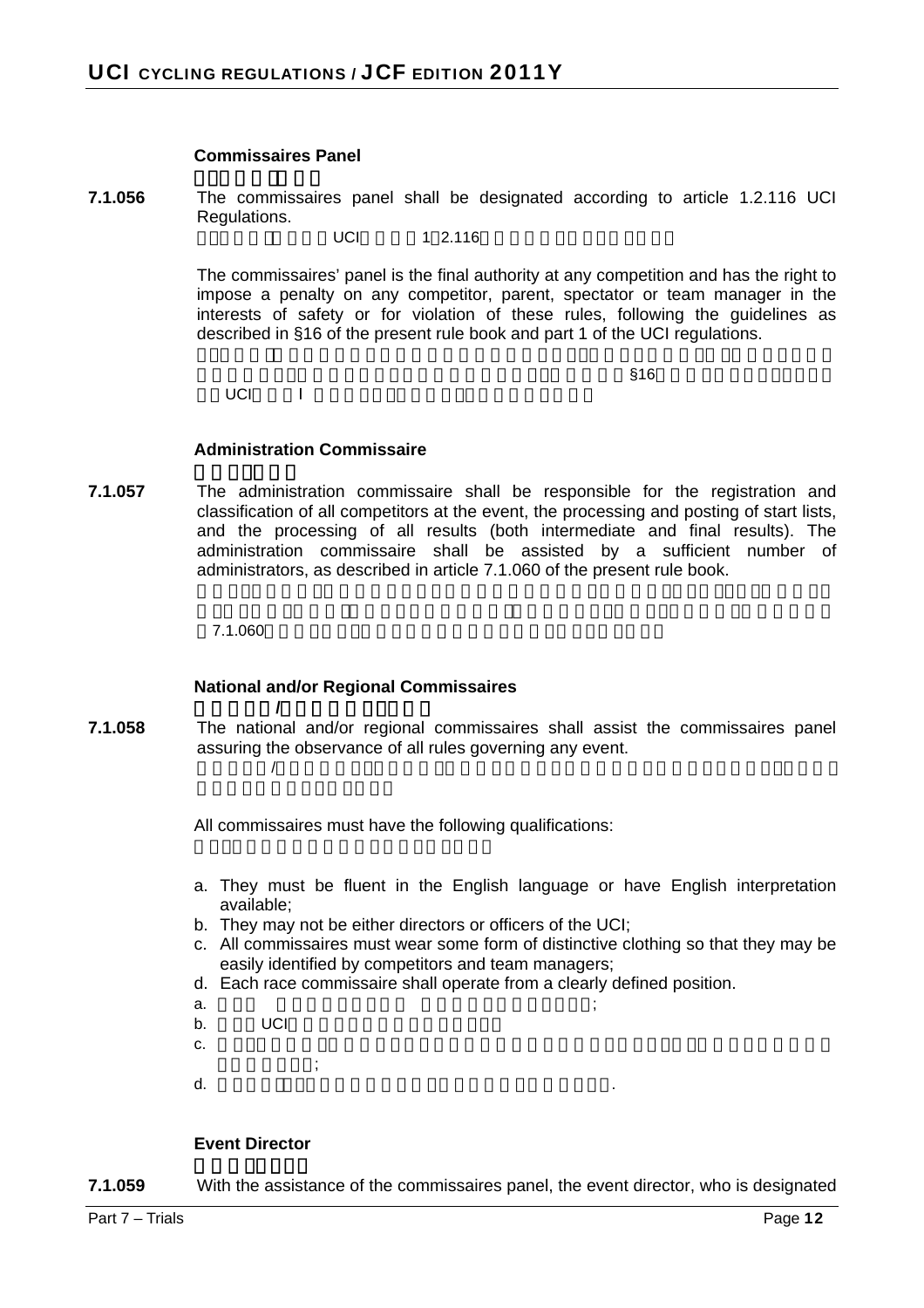by the organizer, shall be in particular responsible for the following:

- a. Establishing and maintaining a timetable of events;
- b. Enlisting and organizing of all commissaires, officials and administrative staff in numbers which are adequate with the size of the event;
- c. Arranging for the equipment necessary to conduct a race;
- d. Acquiring, displaying and presenting trophies and other awards.
- a.  $\qquad \qquad \qquad \qquad \qquad \qquad \qquad \qquad \frac{1}{2}$
- $\mathbf b$ .  $\mathbf b$
- c.  $\ddot{\textbf{c}}$ ;
- $d.$

#### **Officials/Personnel**

- 役員**/**人員
- **7.1.060** The following officials and personnel are designated by the organizer and shall in particular be responsible for the following tasks:
	- a. Section Officials section officials shall assist the commissaires panel to post start and results lists in the section, collect score cards. They shall be stationed at each point of access or exit to the sections and prevent the entry of spectators and other non authorized persons.
	- b. Administrators Administrators shall assist the administration commissaire (member of the commissaires panel) with the following:
		- receive and check for conformance with entry regulations of all riders' entry forms;
		- permit applications;
		- post the start/results lists on the bulletin boards.
	- c. Announcer

The announcer shall be responsible for announcing the competition, making formal announcements concerning the competition, informing riders, spectators, commissaires and officials of any changes to the race schedule.

d. Security personnel

To ensure the safety of the riders and spectators, the host organization shall provide a sufficient number of security personnel who must wear some form of distinctive clothing or other object so that they may be easily identified.

e. First Aid

At least one ambulance and an adequate number of first aid staff including a licensed physician shall be in attendance during all practice and competition sessions. Both the ambulance and first aid personnel must be stationed near the competition area and a clear exit route for the ambulance leading to a public thoroughfare must be provided and maintained throughout the progress of the event. Neither practice nor competition sessions may take place unless proper medical services are available.

口の各ポイントに位置し,観客あるいはその他の認められない人の侵入を防ぐ..

管理員は下記により管理コミセール(コミセール・パネルのメンバー)を補佐する:

 $-$ 

- a. e.e. e.e. the e.e. that the e.e. the e.e. the e.e. the e.e. the e.e. the e.e. the e.e. the e.e. the e.e. that  $-$
- $\mathbf b$ .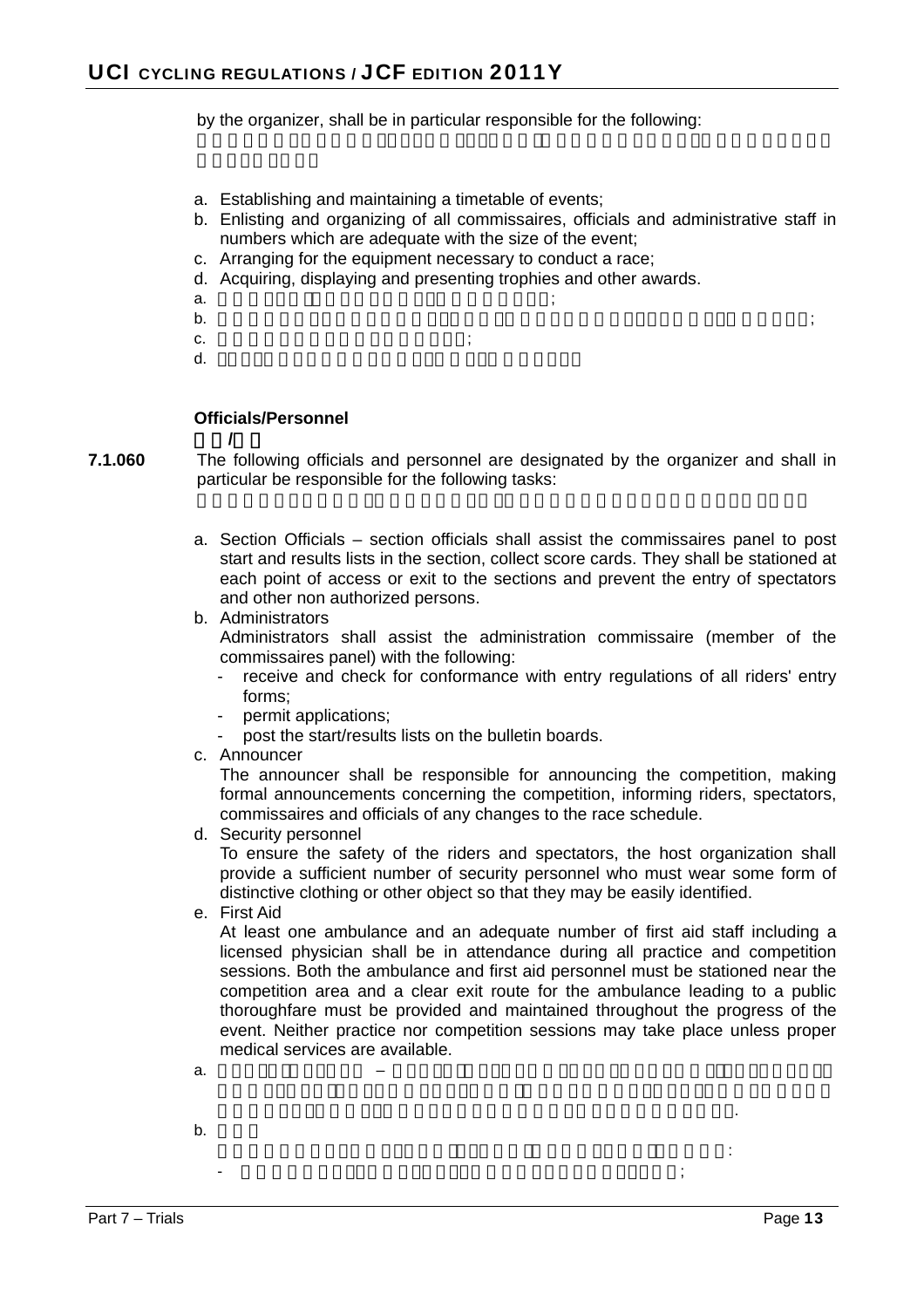

#### **§ 13 Clothing and safety equipment**

#### **Inspection**

**7.1.061** Before the start of, or during the course of any competition or event, the competitor, his bicycle, helmet and clothing may be subject to inspection by the commissaires panel in order to ascertain whether or not this equipment conforms to these rules.

> Any competitor whose equipment is unsafe in the opinion of the commissaires panel, whether or not it fails to comply with a specific provision of these rules, shall not be permitted in the competition.

> Any competitor who does not comply with all instructions given to him by the commissaires panel with respect to his equipment shall not be permitted to compete in any event.

#### **Helmet**

**7.1.062** Protective headgear shall be worn in all trials competitions, during training and when riding the distances between sections Competitors are obliged to opt for a helmet which meets the high standards, like Snell, ANSI or DIN 33954.

 $ANSI$  ...  $DIN33954$ 

Helmet straps must be securely fastened during the completion of the circuit.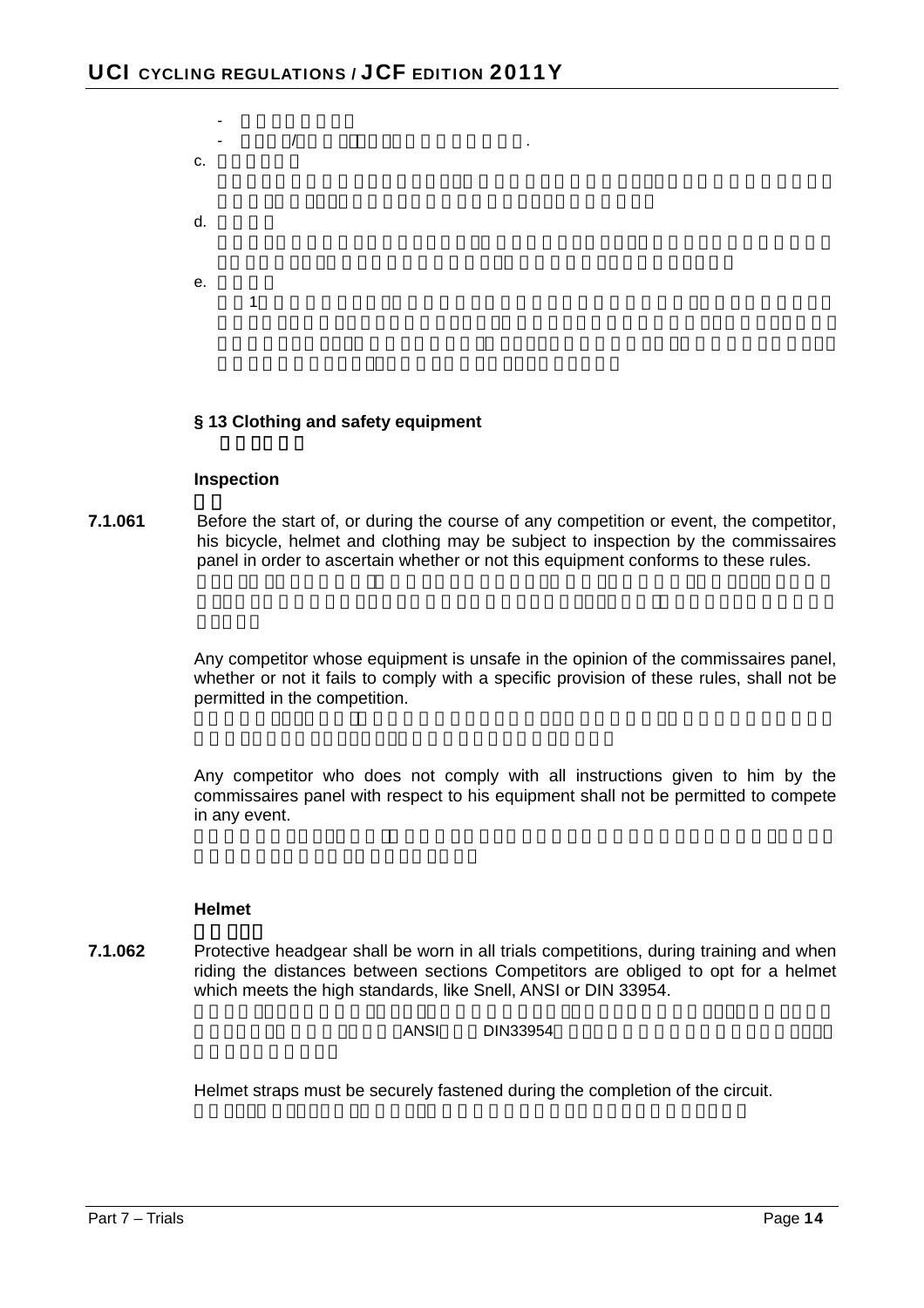# UCI CYCLING REGULATIONS / JCF EDITION 2011Y

|         | <b>Jersey</b>                                                                                                            |
|---------|--------------------------------------------------------------------------------------------------------------------------|
| 7.1.063 | Proper long or short sleeve jersey is required.                                                                          |
|         | <b>Pants</b>                                                                                                             |
| 7.1.064 | Proper long or short pants are required.                                                                                 |
|         | <b>Shoes</b>                                                                                                             |
| 7.1.065 | Solid shoes are required.                                                                                                |
|         |                                                                                                                          |
|         | Shin guards                                                                                                              |
| 7.1.066 | Shin/lower leg protection is highly recommended.                                                                         |
|         | <b>Gloves</b>                                                                                                            |
| 7.1.067 | The wearing of gloves is recommend.                                                                                      |
| 7.1.068 | Provisions on advertising matter are regulated by the UCI.<br>UCI                                                        |
| 7.1.069 | The national jersey is regulated in article 1.3.056 and the following UCI Regulations.<br>UCI<br>1.3.056                 |
| 7.1.070 | The jersey of the world champion is regulated in article 1.3.060 and the following<br>UCI Regulations.<br>UCI<br>1.3.060 |
|         | § 14 Bicycle                                                                                                             |
|         | General                                                                                                                  |

**7.1.071** All bicycles used for competition must meet the general specifications provided in this chapter.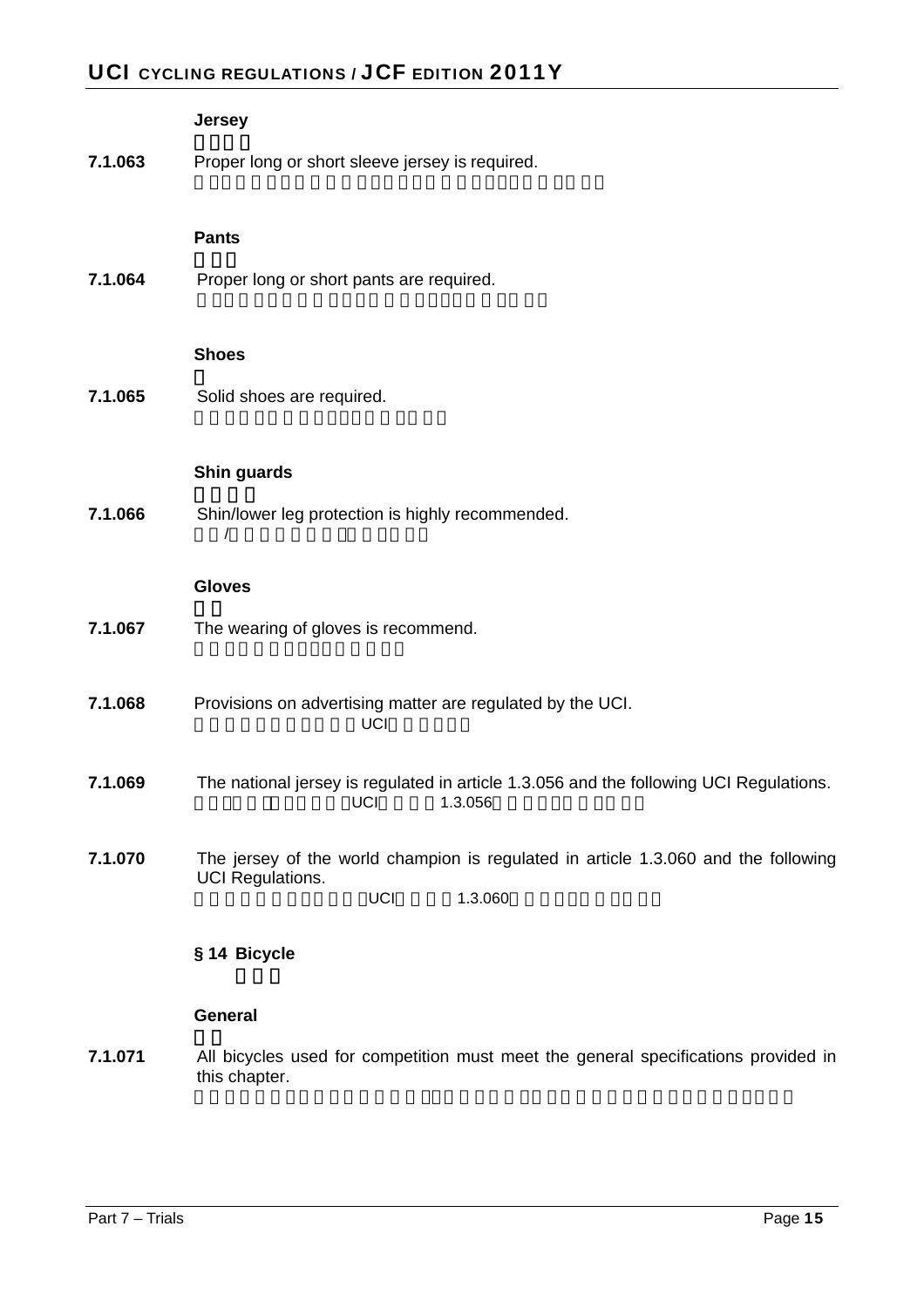#### **Frame**

**7.1.072** The bicycle's frame must be of sufficient strength to withstand the rigors of trials riding and be devoid of any cracked or bent frame members or welds which are cracked or otherwise deficient.

All components, accessories and other parts must be firmly attached to the bicycle.

#### **Wheels and tires**

| 7.1.073 |            | 18" to 23" nominal (overall) wheel size shall be permitted in 20" class. |  |
|---------|------------|--------------------------------------------------------------------------|--|
|         |            | 24" to 26" nominal (overall) wheel size shall be permitted in 26" class. |  |
|         | -23<br>18. | 20                                                                       |  |
|         | -26<br>24. | 26                                                                       |  |

Tyres may not be fitted with chains, ropes or other devices.

*(article modified on 01.02.11)* 

#### **Brakes**

**7.1.074** The bike shall have two brakes in working order (front and rear wheels).

#### **Cranks, pedals**

**7.1.075** Pedals must be securely attached to the crank arms and adjusted so as to eliminate lateral motion of the pedal body along the pedal axle. Pedal axles must be of sufficient strength to withstand the rigors of competition. The teeth on pedal cages must be sufficiently pointed and prominent to offer effective grip on a rider's shoes without being so sharp as to pose a safety hazard. In addition no pedal hooks or toe-straps shall be allowed.

> **For** 26" **class**; only one rock-ring chain guard shall be authorized on the transmission side. No additional, lower chain guard may be fitted. 26 (<u>)</u> 1

*(article modified on 01.02.11)* 

#### **Handlebars**

**7.1.076** Handlebars that are cracked or bent are not permitted.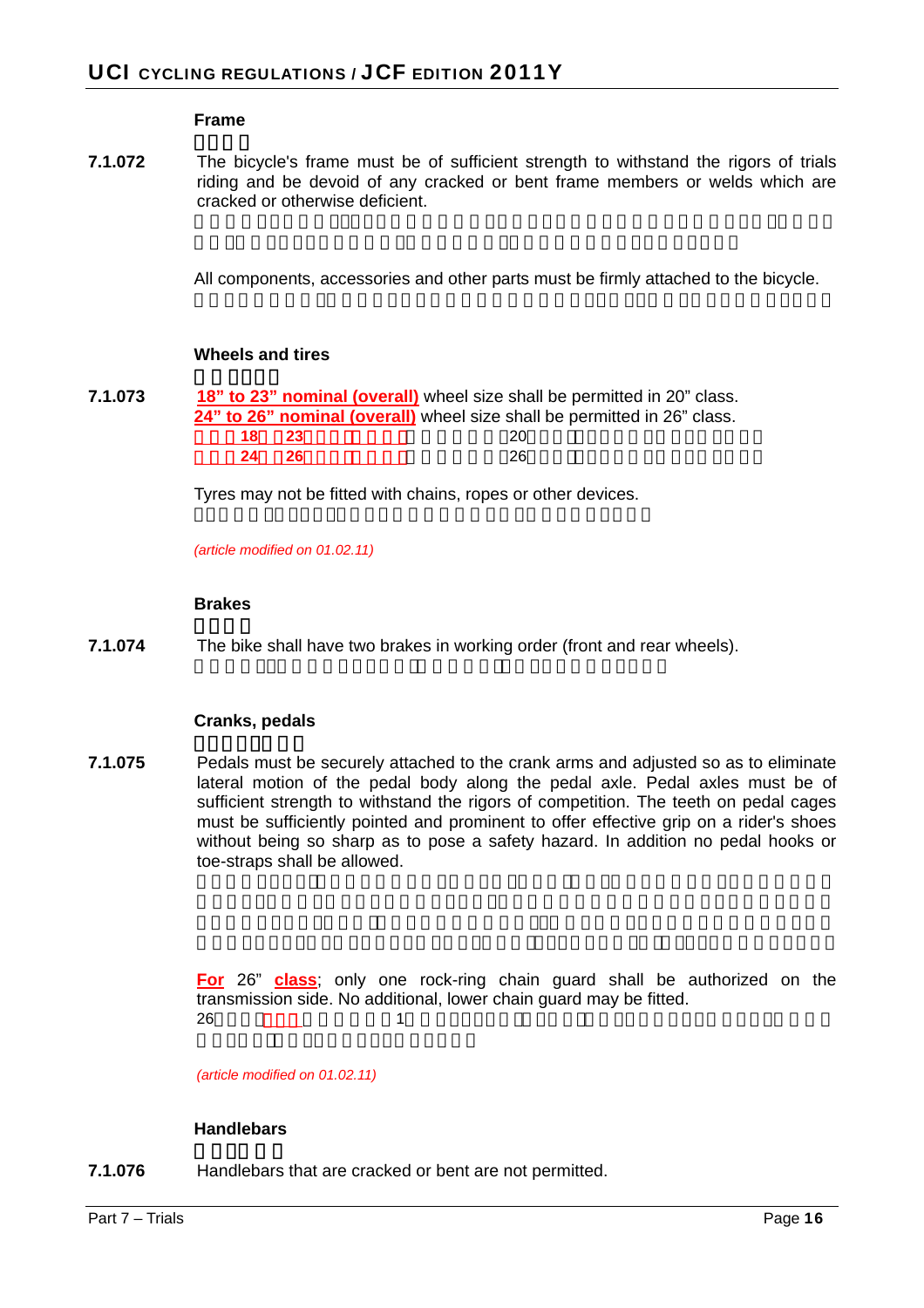#### **§ 15 Starting numbers**

**7.1.077** The rider's body number and number panel shall be water proof and clearly show the starting number, the colour of the course and the sponsors' logos. The colour of the number plates shall correspond with that of the course (example: yellow plate for elite, red for Juniors, etc.). The plates are defined in the technical specifications.

> Number panels shall be placed as to be **visible** from **the** front, whilst the body numbers must be put on the back.

> サー・ロゴが示されなければならない.ナンバー・プレートの色は当該コースに一致(例: 黄プレート

- **7.1.078** Body numbers and number plates shall be neither removed nor modified, on penalty of supplementary penalties.
- **7.1.079** Starting numbers shall be allocated sequentially starting from the first event. The number one plate shall be reserved for the current World Champions and the allocation shall be based on the latest UCI ranking.

 $\overline{a}$ , and the state of the state  $\overline{a}$  and the state of the state of the state of the state of the state of the state of the state of the state of the state of the state of the state of the state of the state of th

#### **§ 16 Infringements, Penalties and Protests**

#### **Section 1: Infringements**

セクション**1**: 違反行為

**7.1.080** All riders must observe these rules and follow all instructions given by any commissaire or official at any time during the course of the event. Every competitor must at all times observe such conduct which reflects the ideals of good sportsmanship and avoid any conduct which may bring himself or the sport of trials into disrepute. The use of obscene or foul language is forbidden. Riders using such language will be penalized in a manner to be determined by the commissaires panel.

> The infringements described in this chapter will be penalized by the commissaires' panel, according to section 2 of the present rule book.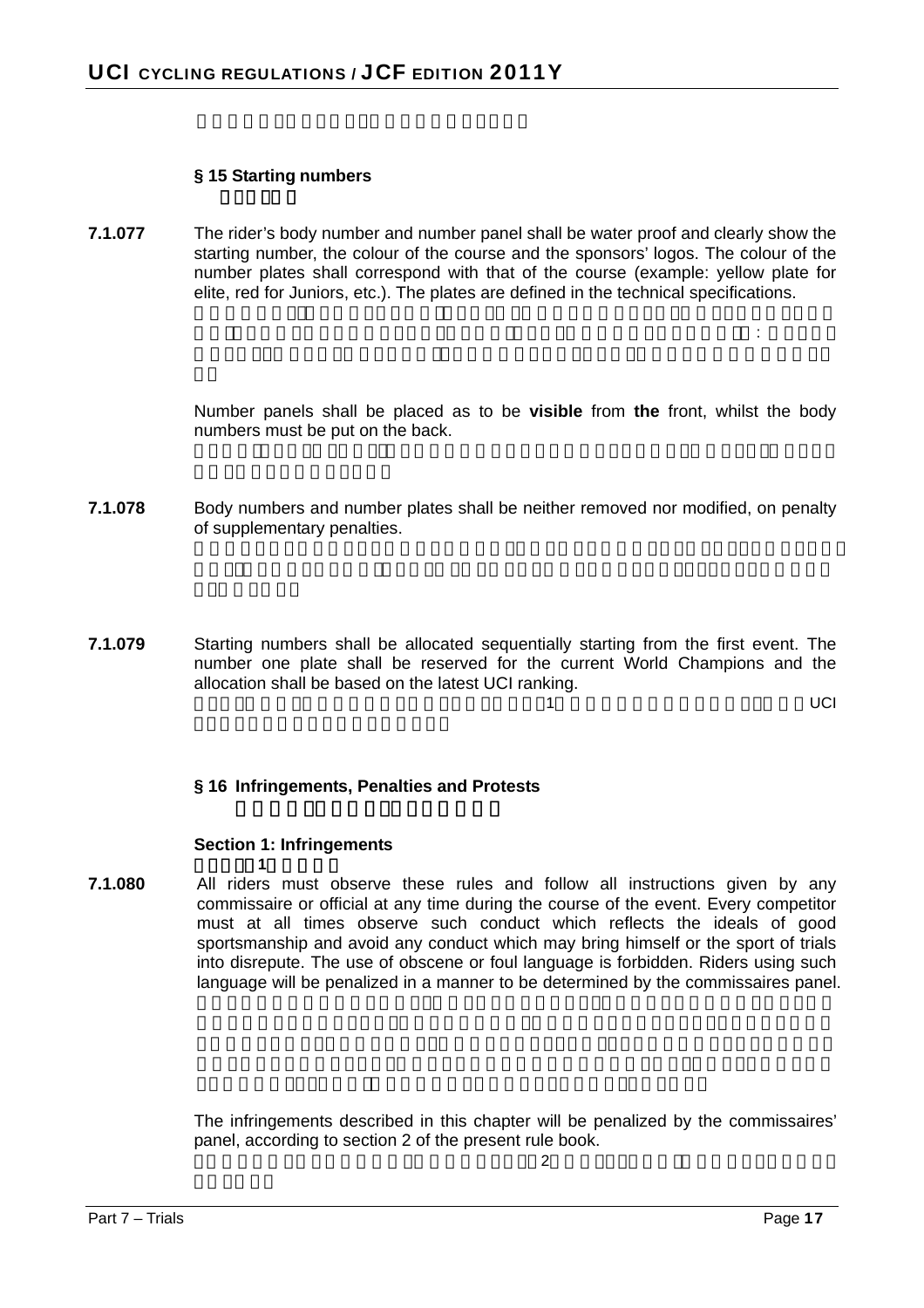#### **Third Persons Interference**

**7.1.081** Team managers, parents, and others in the company of a rider shall not interfere with the competition on behalf of a team or a competitor.

# **Section 2: Penalties**  セクション**2**: ペナルティ

#### **Penalty points**

- **7.1.082** The following penalty points may be imposed cumulatively on riders in the sections:
- **7.1.083** Any support on the obstacle or on the ground to re-establish the rider's balance, be it with a part of the body or with a part of the trials bike, except the tyres (1 point). Brushing during the trials bike movement shall be permitted. Standing still shall be permitted.

 $(1)$ .

- **7.1.084** Resting a pedal and**/or** the lower chain guard on the ground or on the obstacle (1 point). 地面または障害物に,ペダルおよび**/**またはチェイン・ガード下部で支点をとる(1 )
- **7.1.085** Passing the maximum time cut of 2'30 minutes for the section (1 point per 15 seconds)

 $2 \t30$  (15 1 )

**7.1.086** Riding over or under, raising or tearing the tapes **and arrows** marking the limits of the section (5 points). The wheels axles and the longitudinal axis of the bike shall form the measuring points.

 $(5)$ 

**7.1.087** Entering the gate of some other category of the competition, skipping a gate or an arrow of his owen category or not riding the gates or arrows in the correct order (5 points).

 $(5)$ 

**7.1.088** Holding the bike other than by the handlebars (5 points).

 $(5)$ 

**7.1.089** Placing both feet simultaneously on the ground or on an obstacle (5 points).

 $(5)$ 

**7.1.090** Front wheel outside the entry gate, i.e. that when, after entering the section, the front axle exits the gate again (5 points).  $(5)$ .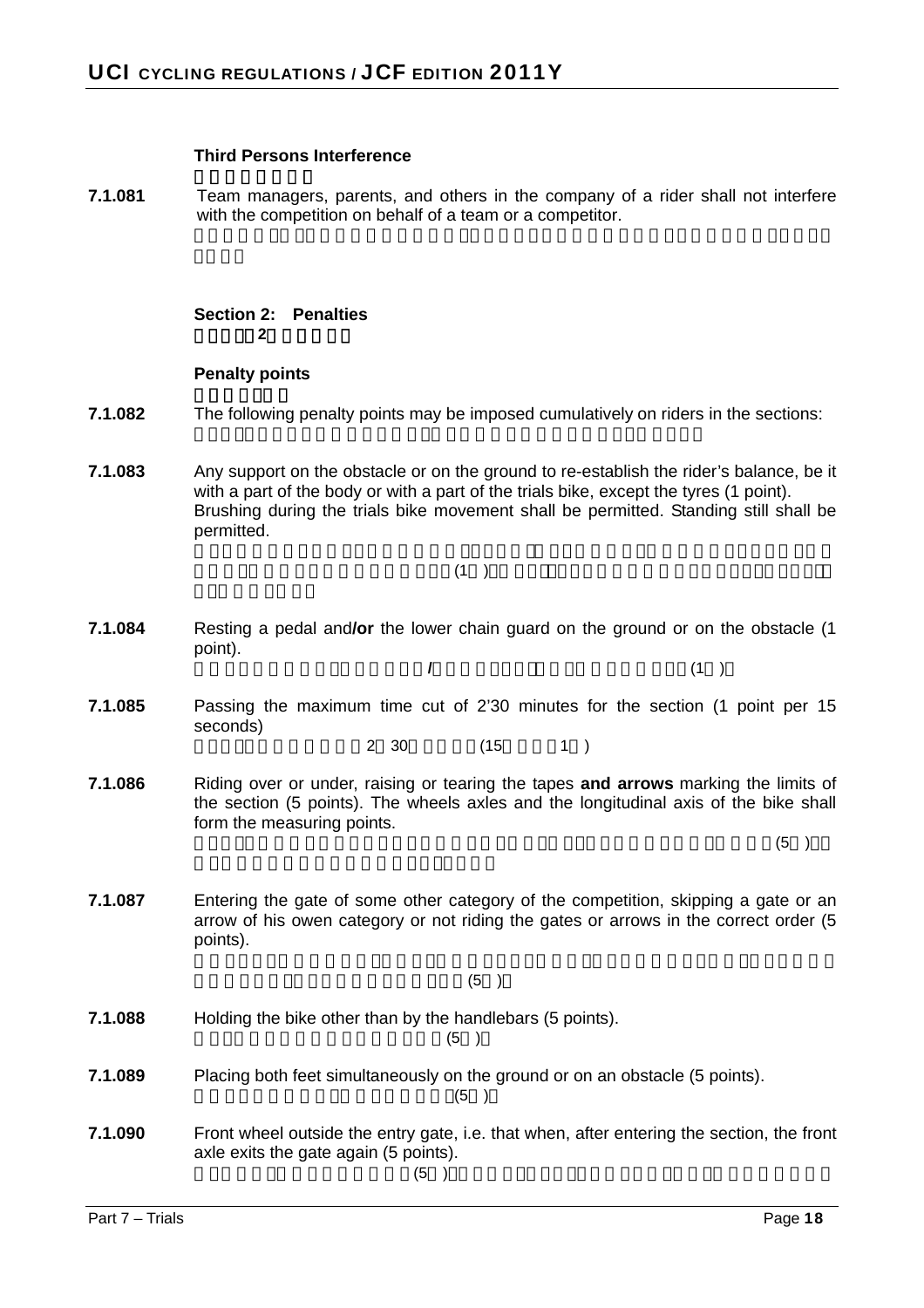| 7.1.091 | Placing both feet on the same side of the bike when one of the feet is on the ground<br>(5 points).                                                                   |
|---------|-----------------------------------------------------------------------------------------------------------------------------------------------------------------------|
|         | (5)                                                                                                                                                                   |
| 7.1.092 | Fall, i.e. parts of the body above the hips in contact with the ground, or sit on the<br>ground or on an obstacle (5 points).                                         |
|         | (5)                                                                                                                                                                   |
| 7.1.093 | When the maximum of five penalties is reached, the rider has to leave the section.<br>(5)<br>$\rightarrow$                                                            |
| 7.1.094 | It is forbidden to mark five penalty points on the score card, without having entered<br>the section.                                                                 |
|         | 5                                                                                                                                                                     |
| 7.1.095 | Touching the ground or the obstacle with a hand that dose not hold the handlebars<br>(5points).                                                                       |
|         | $($ )                                                                                                                                                                 |
|         | <b>Supplementary penalties</b>                                                                                                                                        |
|         |                                                                                                                                                                       |
|         | In addition to penalities as of articles 7.1.082 ff of the present trial rule book, the<br>following penalty points may be imposed cumulatively on riders:<br>7.1.082 |
| 7.1.096 | Per minute for being late at the start (1 point) in case of starts at minute intervals.<br>(1)<br>$\rightarrow$                                                       |
| 7.1.097 | Seeking help from followers (10 points).<br>(10)                                                                                                                      |
| 7.1.098 | Losing the points card or omitting a section (10 points).<br>(10)                                                                                                     |
| 7.1.099 | Unsporting behaviour (10 points).<br>(10)                                                                                                                             |
| 7.1.100 | On the total for the championships, skip more than 3 sections (disqualification).<br>3                                                                                |
| 7.1.101 | Leaving or short-cutting the circuit (disqualification).                                                                                                              |
| 7.1.102 | Abandoning the competition (disqualification).                                                                                                                        |
| 7.1.103 | Changing the configuration of a section (disqualification).                                                                                                           |
| 7.1.104 | continuing<br>competition<br>authorisation<br>Injured<br>rider<br>without<br>doctor's<br>the<br>(disqualification).                                                   |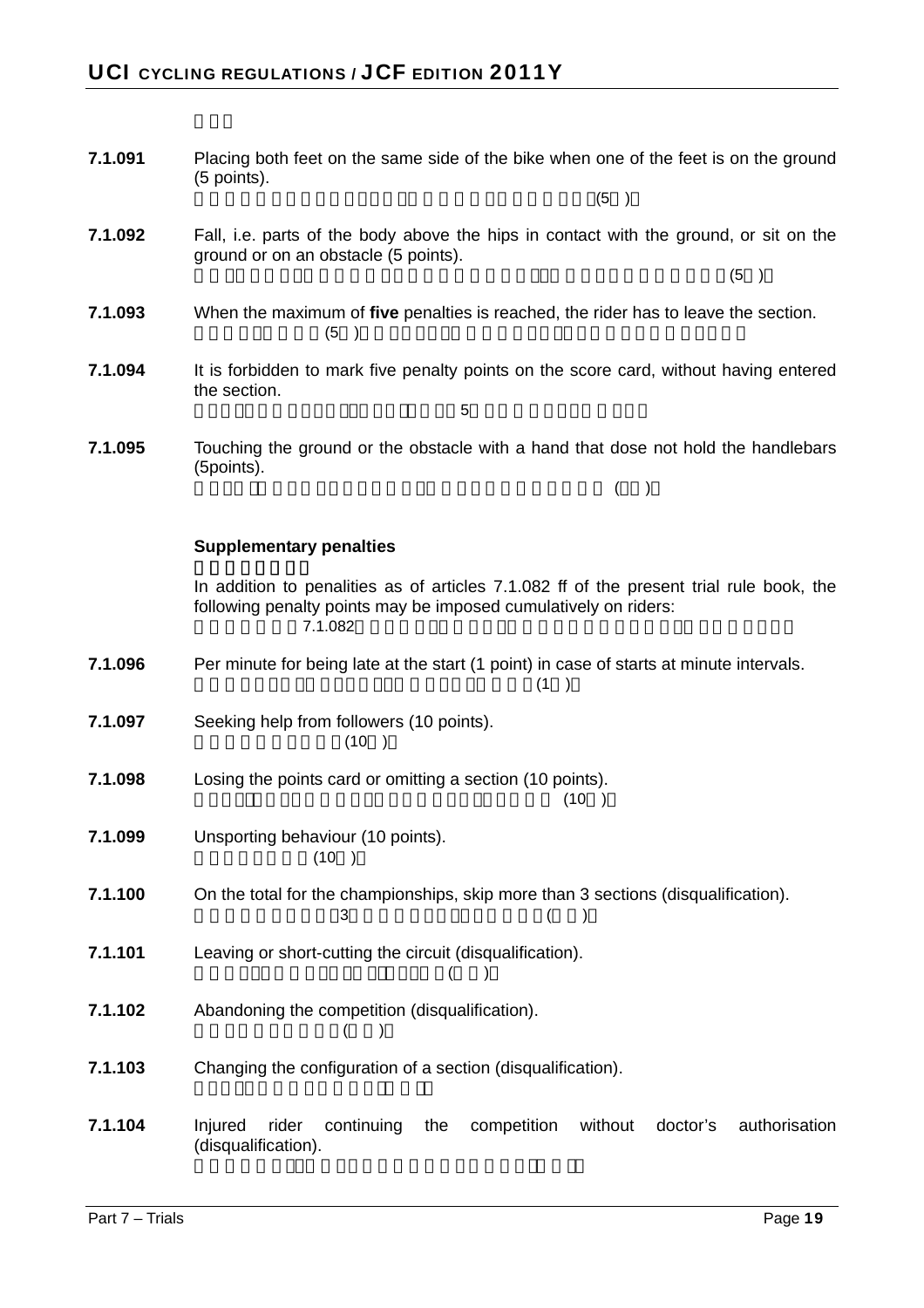# UCI CYCLING REGULATIONS / JCF EDITION 2011Y

**7.1.105** Additional penalties, that only technical delegate can impose in agreement with the panel, shall be added to the other penalty points.

*(text modified on 1.01.04/* 2004 1 1  $\blacksquare$ ).

**7.1.106** Any rider exceeding the set duration of the race shall be penalised by a half point for each minute or part thereof in the default time.

 $0.5$ 

#### **7.1.107** Any competitor exceeding the default time shall be excluded from the classification.

- **7.1.108** Non respecting of the rules concerning the wearing of a helmet (10 points).  $(10)$
- **7.1.109** Non respecting of the rules concerning the number plate and/or the body number (10 points).

 $\sqrt{2}$ 

#### **Other Penalties**

**7.1.110** The commissaires panel may, without prejudice to its possibilities provided in parts 1 and 12 of the UCI Regulations, invoke any of the censures provided in this section against a competitor who commits one of the infractions mentioned.  $\text{UCI}$  and  $\text{12}$  and  $\text{12}$ 

#### **Official warning**

**7.1.111 A competitor may receive an official, verbal warning for certain misconduct.**  The first warning issued to a competitor at an event carries no specific penalty other than the advice of the warning, however the issuance of a subsequent warning for the same, or any other offence, on the same day will result in the competitor's disqualification from the event.

 $\mathbf{1}$ 

A warning shall be displayed on the printed output of the result list and on the monitors.

#### **Disqualification of a competitor**

**7.1.112** A competitor may be disqualified and thereby barred from further participation in either the competition category in which the infringement occurred or the entire event.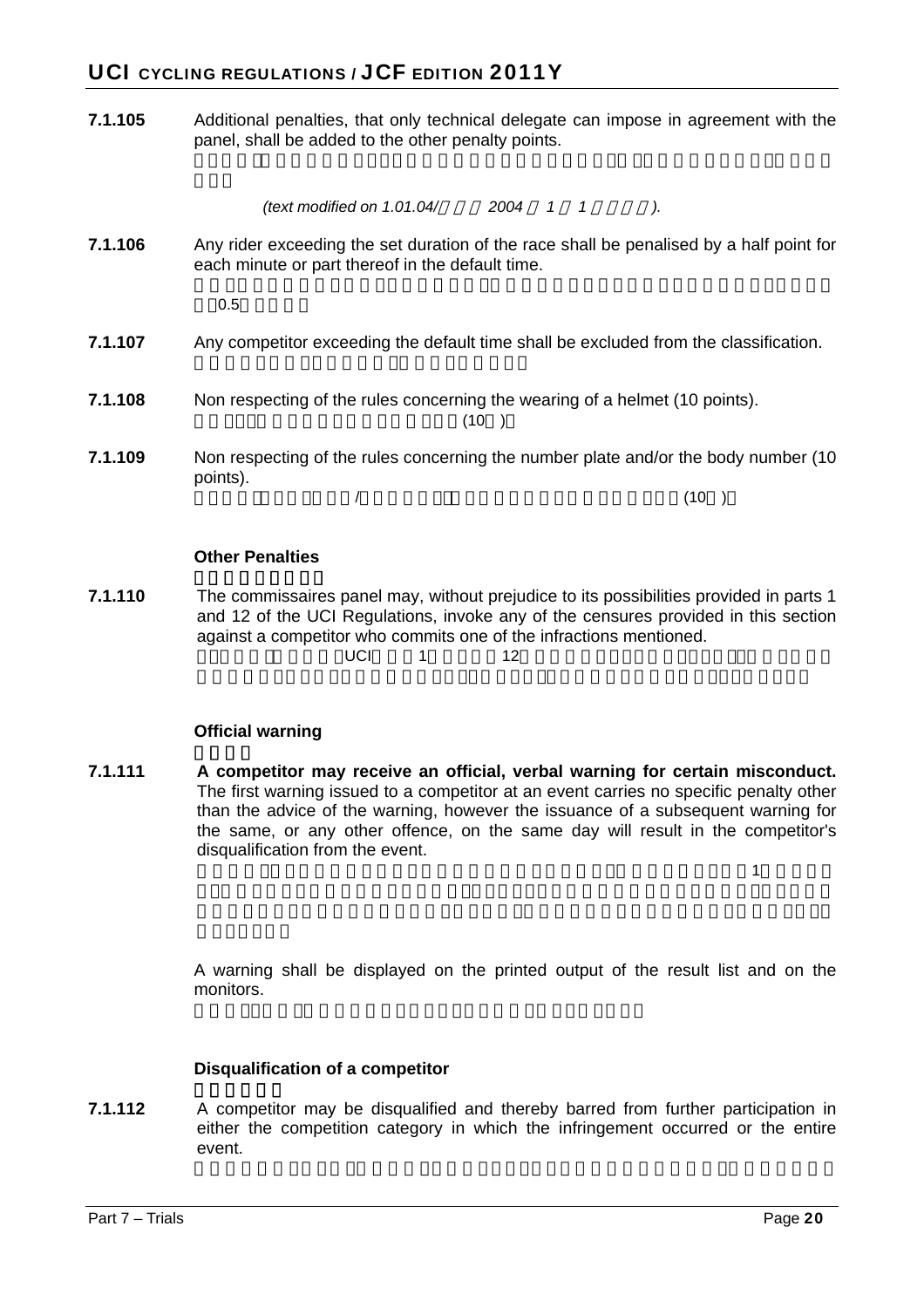#### **Removal of an offender from the competition venue**

- **7.1.113** The commissaires' panel shall have the discretion to remove an offender from the competition venue for an offence against any of the provisions set down in this rule book.
- **7.1.114** The UCI may by its sole discretion and for cause suspend for any period of time, or permanently revoke, the licence entitling a rider to compete in a trials event. The following offences will result in suspension:  $\cup$ CI $\cup$ 
	- a. Competing under a false name;
	- b. Use of false information relating to age, category or other subject at the time of registration in order to gain an unfair advantage;
	- c. Conspiring with one or more other riders to pre-determine the outcome of any competition;
	- d. Offering, giving or receiving either directly or indirectly any bribe or other incentive intended to influence the outcome of a race either to or from any other person, including without limitation, competitors, commissaires, officials and spectators at a trials competition;
	- e. Wilfully entering a competition or riding a bicycle that does not conform to the rules of the competition;
	- f. Altering the specification of any bicycle after inspection that results in an infringement of the rules of competition;
	- g. Engaging in any unfair practice, misbehaviour or action detrimental to the sport of trials, whether or not related to a specific event.
	- a.  $\qquad \qquad ;$  $\mathbf b$ .  $\mathbf b$  $\ddot{\phantom{1}}$ c.  $1$  ,  $d.$ e.  $\blacksquare$  $f$ . Extending the distribution of the distribution  $\mathcal{L}$  $g.$
- **7.1.115** Riders will be held accountable for the actions of their parents, team managers and any other persons in their company at a trials competition or event. Any misconduct on the part of any of these persons may, at the discretion of a commissaire or event director, result in the disqualification or suspension of the competitors and the removal of the offending persons from the competition area.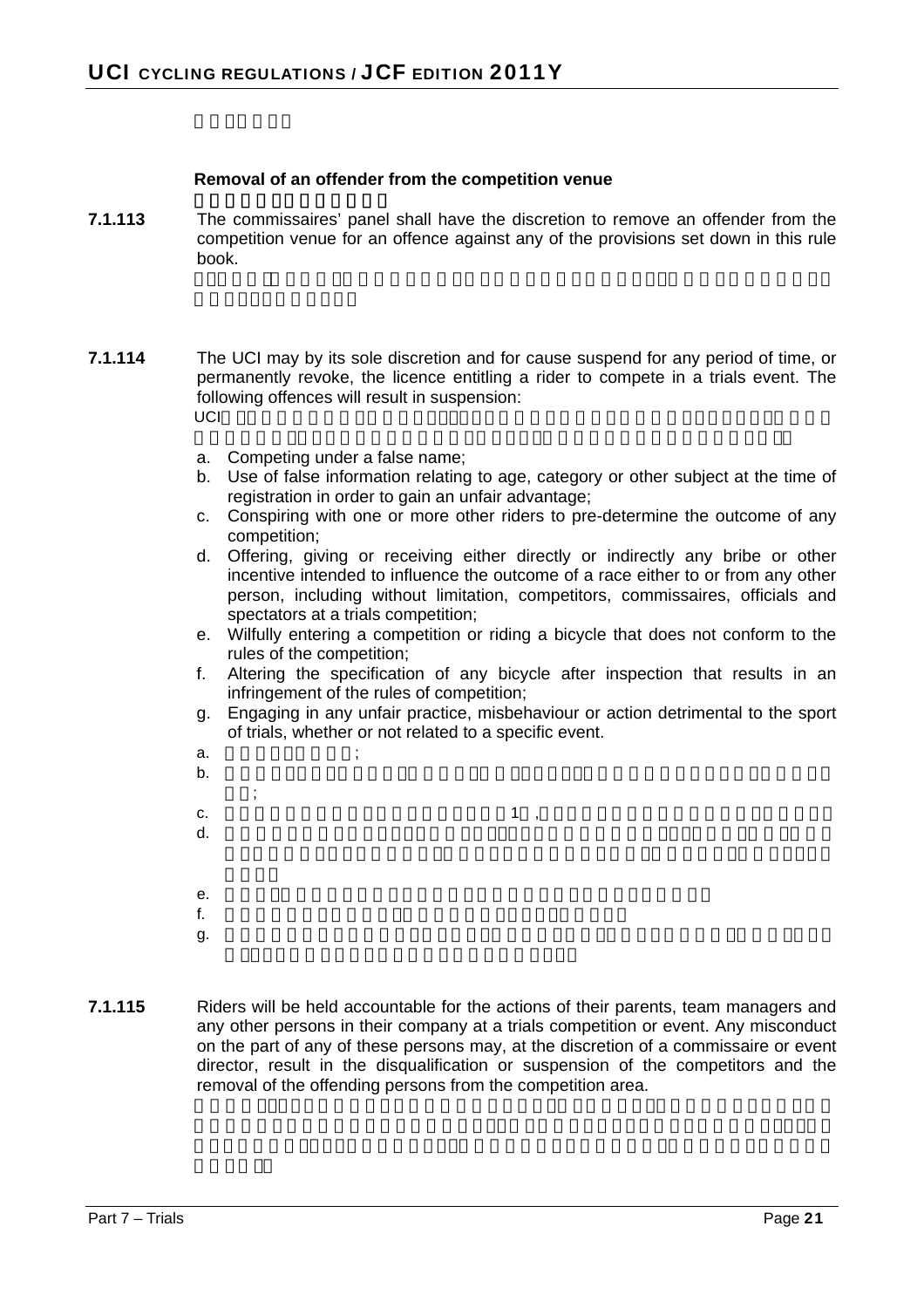#### **Section 3: Protests**  セクション**3**: 異議

- **7.1.116** Only competitors or their legal representative may lodge **a protest.**
- **7.1.117** The deadline for lodging a protest shall be 30 minutes after the finish of the last competitor of the corresponding category.

 $30$ 

- **7.1.118** Collective protests, protests against the time-keeping or the decisions of the commissaires panel shall not be entertained.
- **7.1.119** The chief commissaire, after consulting the panel, shall decide on objections submitted.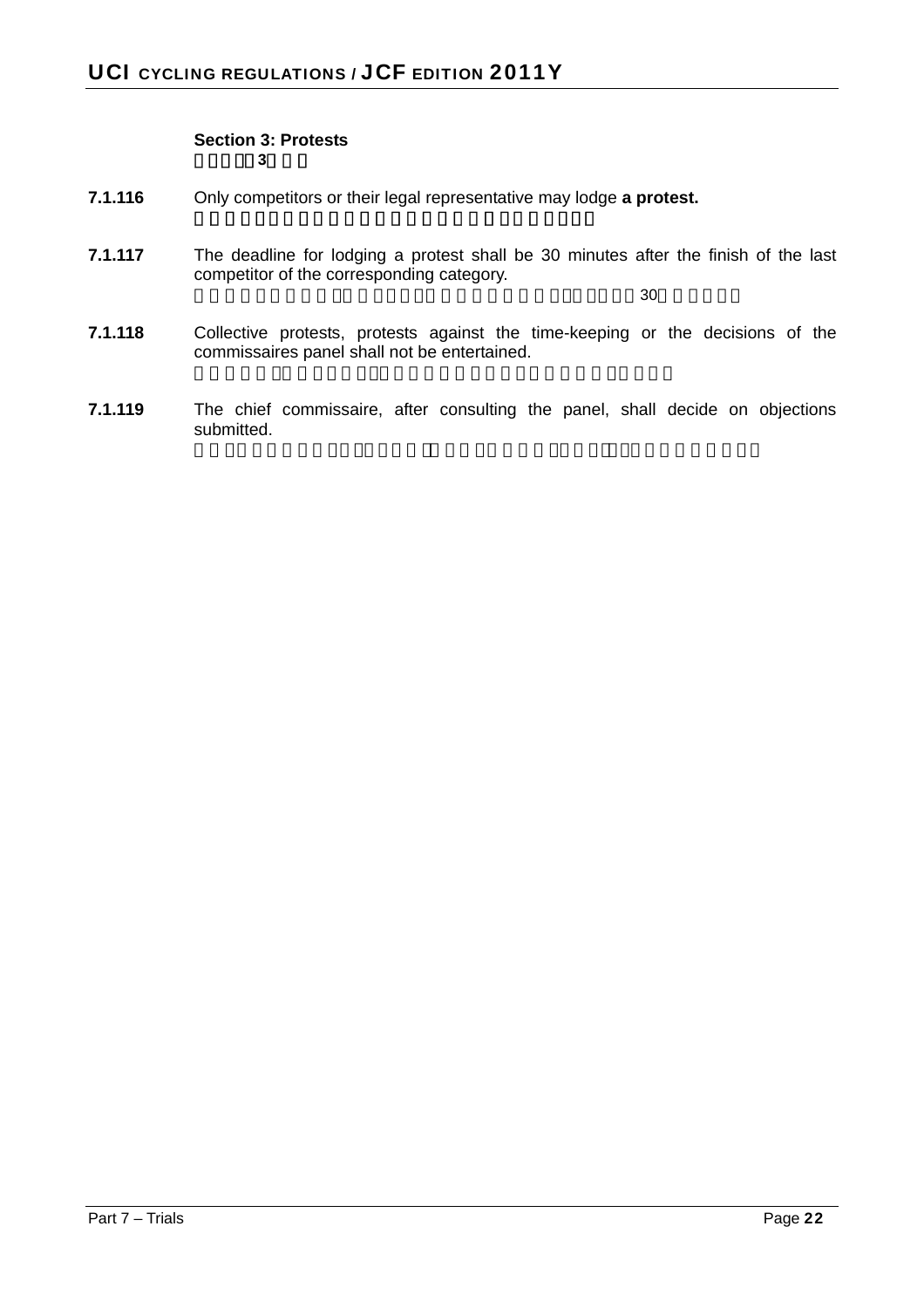#### **Chapter II INTERNATIONAL EVENTS**

第 **II** 章 国際競技大会

#### **Registration of participants**

- **7.2.001** •• Riders wishing to compete in an international trials event may register only under the auspices and through the agency of the national federation.
- **7.2.002** Each national team manager must confirm the presence of each rider as per the pre-registration competitors list, on the scheduled day of registration, by provision of the following information:
	- Rider's presence at the venue;
	- Correct spelling of the rider's name;
	- Rider's category of competition;
	- Rider's date of birth;
	- Rider's bike number;
	- Rider's proof of identity.
	- $\frac{1}{2}$ - 競技者名の正しい綴り; - 競技者の競技カテゴリ; - 競技者の生年月日; - 競技者の自転車番号; - 競技者の身分証明.
- **7.2.003** Confirmation of registration must be reported by the national team manager to the chief administration commissaire. The final confirmed riders list will constitute the basis of the official moto sheets.
- **7.2.004** Entry fees, due to the organizer of an international trials event, are to be set by the national organisation/federation hosting the event.

 $\mathcal{A}$ 

#### **Competition format**

- **7.2.005** The competition shall be established according to the procedures set forth in the present rule book.
- **7.2.006** Competition categories at an international trials event shall be based on the description in articles 7.1.001 ff of the present rule book.

 $7.1.011$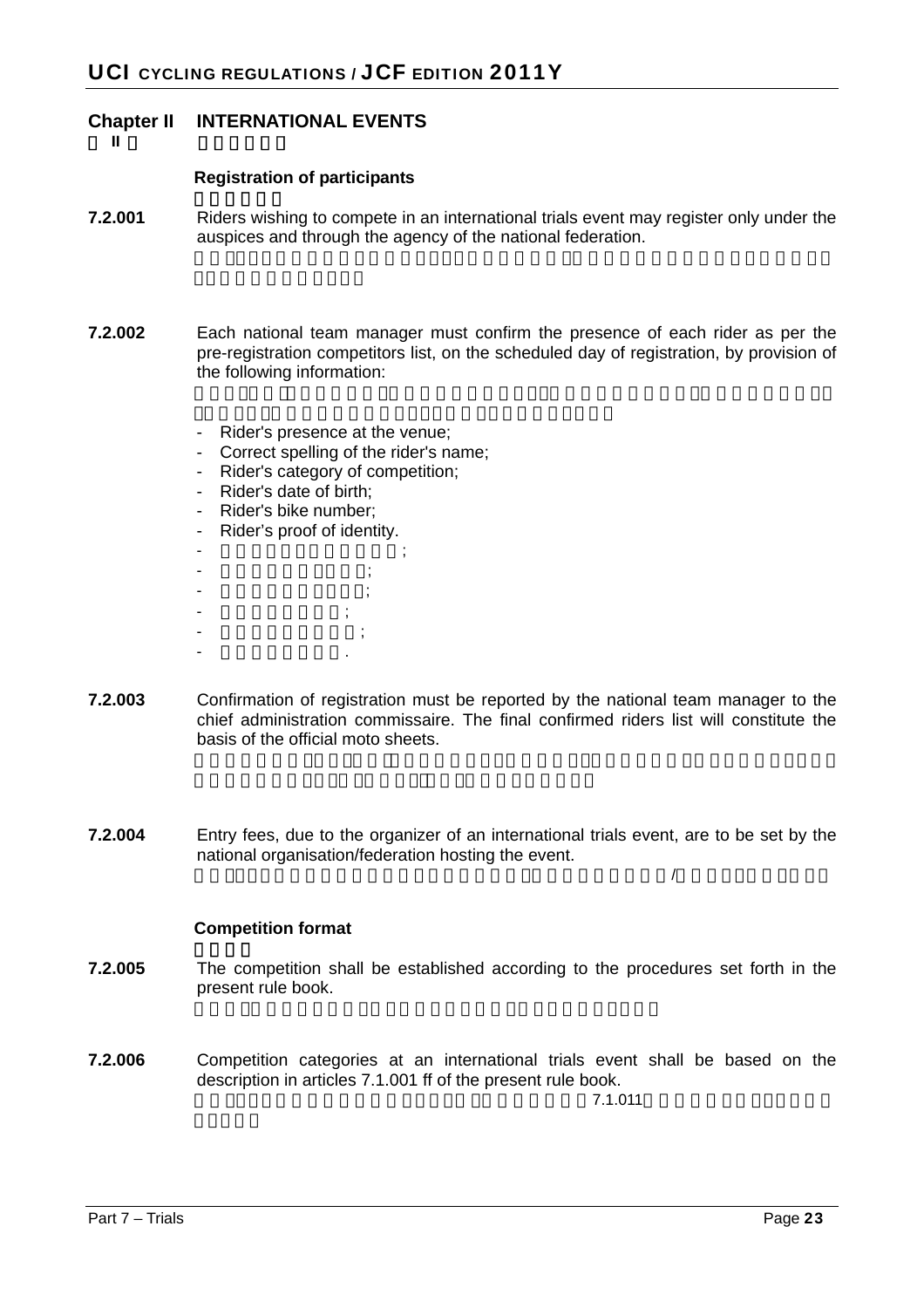#### **Chapter III TRIALS WORLD CUP EVENTS**

#### 第 **III** 章 トライアル・ワールドカップ大会

#### **Allocation trials world cup**

**7.3.001** The venue of each trials world cup competition shall be determined by the UCI management committee.  $\overline{\mathsf{UCL}}$ 

> Application to the UCI for the sanctioning of a trials world cup competition is open to any national federation or organization and should take place on or before  $1<sup>st</sup>$  of June of the year preceding the date of the event. トライアル・ワールドカップ UCI

# $6$  1

- **7.3.002** The trials world cup shall be the exclusive property of the UCI. トライアル・ワールドカップは,UCIの独占的所有物である.
- **7.3.003** Trials world cup events are open to all eligible riders in possession of a UCI license.  $\mathsf{UCI}$ , UCI $\mathsf{UCI}$
- **7.3.004** A number of trials world cup events shall be scheduled in each calendar year to establish a yearly overall ranking of the riders in a combined elite and junior level recognized by the UCI.

 $\mathsf{UCI}$ 

 $\mathbf 1$ 

#### **Registration of participants**

**7.3.005** Riders wishing and eligible to compete in a UCI trials world cup competition may register only under the auspices and through the agency of the national federation or their UCI registered trade team. All competition entry dates must be adhered to. All race fees must be forwarded to the UCI. UCIトライアル・ワールドカップ競技に参加を希望し適格である競技者は,国内競技連盟あるいは  $\cup$ CI $\cup$ 

 $UCI$ 

#### **Categories**

**7.3.006** Competition categories at a trials world cup event shall be as described in article 7.1.002 where a combined class is made by elite men/juniors men combined class in both 20" trials class and 26" mountain bike class.

> $7.1.002$  20  $26$

#### **Age class**

**7.3.007** Categories depend on age as stated in article 7.1.002.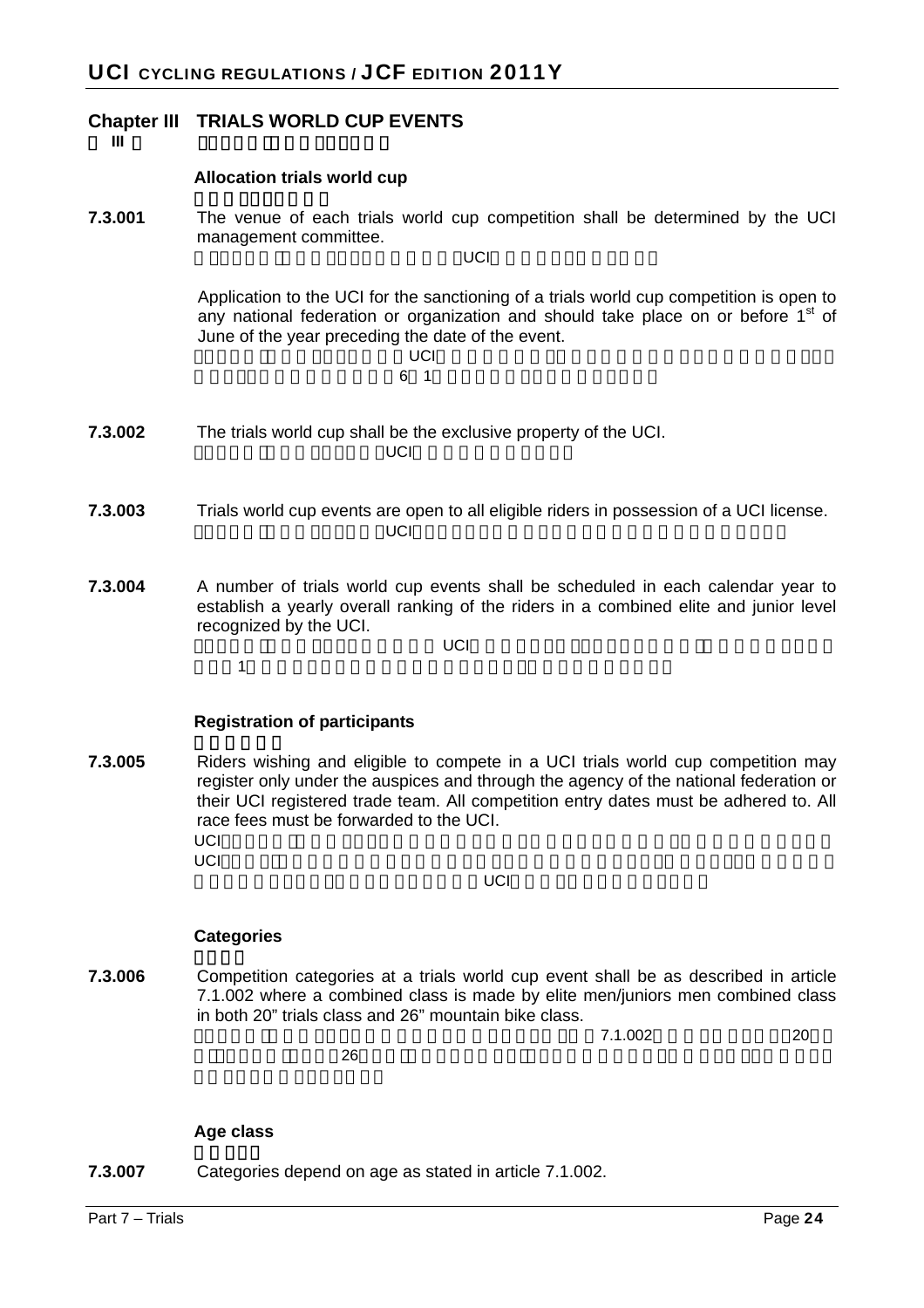7.1.002

#### **Competition format**

```
7.3.008 In the women's category, each trials world cup is one single event.
```
In the men's categories, each trials world cup race shall include a quarterfinal event, a semifinal and a final round. The best ten riders from the quarterfinal and the ten highest ranked riders on the UCI ranking will be eligible to compete in the semifinal (see Chapter VII for the UCI trials ranking)

|     |         |    |     | 1/4 | 1/2 |     |
|-----|---------|----|-----|-----|-----|-----|
| 1/4 |         | 10 | UCI |     | 10  | 1/2 |
|     | VII UCI |    |     |     |     |     |

Best eight riders in the semifinal will be eligible to compete in the final.  $1/2$  8

**Quarterfinal** 

 $1/4$ 

The trial world cup event will commence with a quarterfinal event. The world cup quarterfinal events are open to all non-qualified riders. The quarterfinal event shall consist of **two** rounds of six sections. The commissaries panel **will set the competition time** according to the number of entered riders.



Minimum number of riders per category: eight  $\mathcal{R}$  and  $\mathcal{R}$  and  $\mathcal{R}$  and  $\mathcal{R}$  and  $\mathcal{R}$  and  $\mathcal{R}$  and  $\mathcal{R}$  and  $\mathcal{R}$ 

#### Semifinal

 $1/2$ 

At least the first ten riders from the quarterfinal in each category qualify for the semifinal. More riders can qualify if the number of directly qualified (from the UCI ranking) is less than ten riders

|            | 1/4 | $\overline{10}$ | 1/2 |  |
|------------|-----|-----------------|-----|--|
| <b>UCI</b> |     | 10              |     |  |

The semifinal shall consist of two rounds of six sections. The commissaries panel **will set the competition time**.

 $1/2$  6 2

Finals

The best eight riders in the semifinal will be eligible to compete in the final. The scores gained in the qualification do not count in the final. Each finalist starts with zero points.  $1/2$   $8$ 

 $\overline{0}$ 

The competition time for the finals **will be set by the commissaires panel**.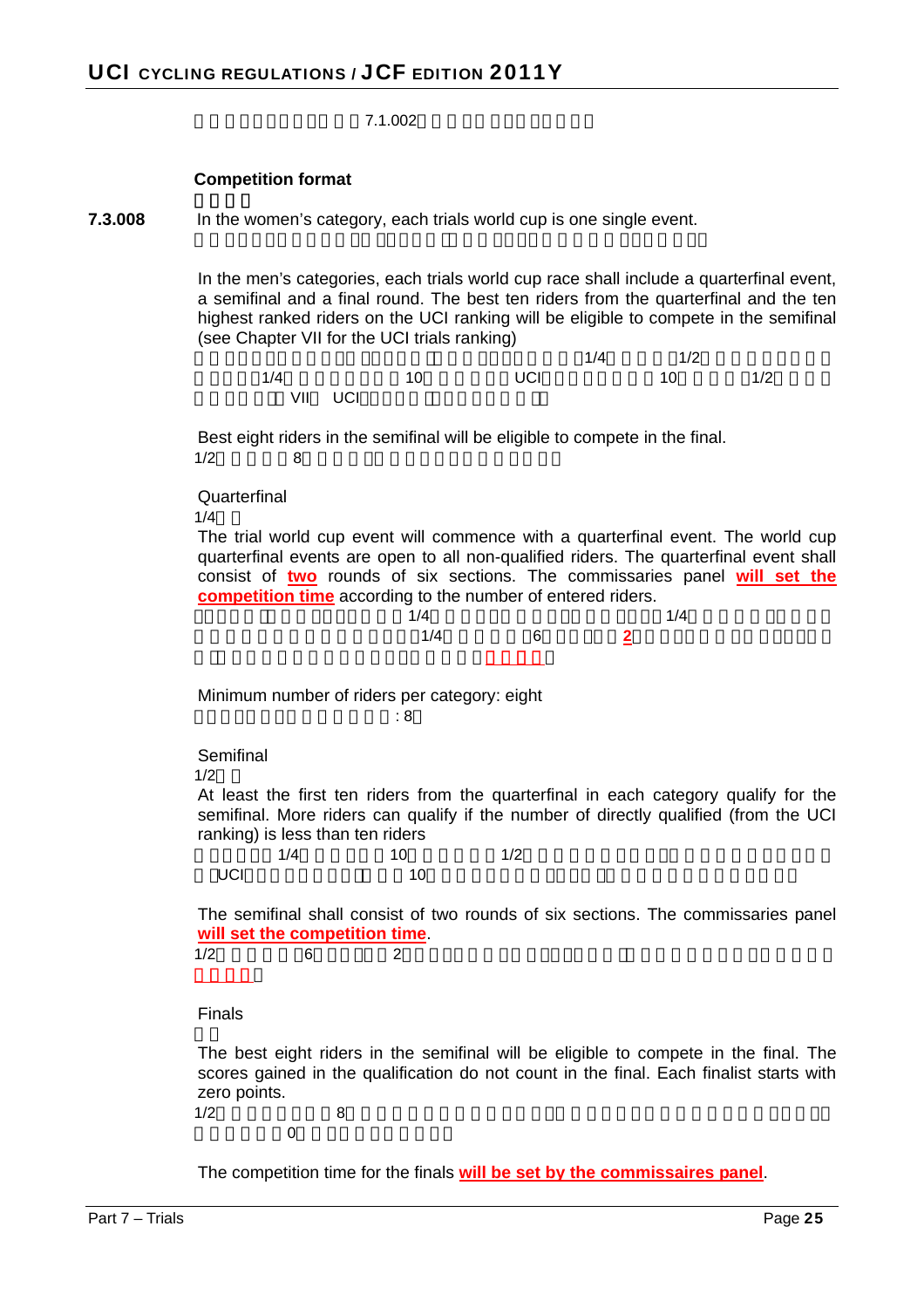|                                                                                                                                                                                                                                                                                                                                                                                                         | Riders will start in a specific order and in a specific section order (Section 1 to 6)<br>1.<br>6                                                                                                    |
|---------------------------------------------------------------------------------------------------------------------------------------------------------------------------------------------------------------------------------------------------------------------------------------------------------------------------------------------------------------------------------------------------------|------------------------------------------------------------------------------------------------------------------------------------------------------------------------------------------------------|
| Start time in final                                                                                                                                                                                                                                                                                                                                                                                     |                                                                                                                                                                                                      |
| 1 <sup>st</sup> Round<br>1                                                                                                                                                                                                                                                                                                                                                                              |                                                                                                                                                                                                      |
| Rider in $8th$ position (1/2 final)<br>Rider in 7 <sup>th</sup> position (1/2 final)<br>Rider in 6 <sup>th</sup> position (1/2 final)<br>Rider in 5 <sup>th</sup> position (1/2 final)<br>Rider in 4 <sup>th</sup> position (1/2 final)<br>Rider in $3^{rd}$ position (1/2 final)<br>Rider in $2^{nd}$ position (1/2 final)<br>Rider in $1st$ position (1/2 final)<br>1/2<br>8<br>$\overline{7}$<br>1/2 | starts first.<br>starts $+3$ min delay<br>starts $+ 6$ min delay<br>starts $+9$ min delay<br>starts +12 min delay<br>starts $+15$ min delay<br>starts $+18$ min delay<br>starts $+21$ min delay<br>3 |
| 1/2<br>6<br>1/2<br>5                                                                                                                                                                                                                                                                                                                                                                                    | 6<br>9                                                                                                                                                                                               |
| 1/2                                                                                                                                                                                                                                                                                                                                                                                                     | 12                                                                                                                                                                                                   |
| 4                                                                                                                                                                                                                                                                                                                                                                                                       |                                                                                                                                                                                                      |
| 3<br>1/2                                                                                                                                                                                                                                                                                                                                                                                                | 15                                                                                                                                                                                                   |
| $\overline{2}$<br>1/2                                                                                                                                                                                                                                                                                                                                                                                   | 18                                                                                                                                                                                                   |
| $\mathbf{1}$<br>1/2                                                                                                                                                                                                                                                                                                                                                                                     | 21                                                                                                                                                                                                   |
| <b>Earliest Start time in final (2<sup>nd</sup> round)</b>                                                                                                                                                                                                                                                                                                                                              |                                                                                                                                                                                                      |
| $\overline{2}$                                                                                                                                                                                                                                                                                                                                                                                          |                                                                                                                                                                                                      |
| Rider in 8 <sup>th</sup> position (1/2 final)                                                                                                                                                                                                                                                                                                                                                           | <u>starts + 24 min.</u>                                                                                                                                                                              |
| Rider in 7 <sup>th</sup> position (1/2 final)                                                                                                                                                                                                                                                                                                                                                           | <u>starts + 27 min.</u>                                                                                                                                                                              |
| Rider in 6 <sup>th</sup> position (1/2 final)                                                                                                                                                                                                                                                                                                                                                           | starts + 30 min.                                                                                                                                                                                     |
| Rider in 5 <sup>th</sup> position (1/2 final)                                                                                                                                                                                                                                                                                                                                                           | <u>starts + 33 min.</u>                                                                                                                                                                              |
| Rider in 4 <sup>th</sup> position (1/2 final)                                                                                                                                                                                                                                                                                                                                                           | starts + 36 min.                                                                                                                                                                                     |
| Rider in 3 <sup>rd</sup> position (1/2 final)                                                                                                                                                                                                                                                                                                                                                           | starts + 39 min.                                                                                                                                                                                     |
| Rider in 2 <sup>nd</sup> position (1/2 final)                                                                                                                                                                                                                                                                                                                                                           | starts + 42 min.                                                                                                                                                                                     |
| Rider in 1 <sup>st</sup> position (1/2 final)                                                                                                                                                                                                                                                                                                                                                           | starts $+45$ min.                                                                                                                                                                                    |
| 1/2<br>8                                                                                                                                                                                                                                                                                                                                                                                                | 24                                                                                                                                                                                                   |
| 1/2<br>7                                                                                                                                                                                                                                                                                                                                                                                                | 27                                                                                                                                                                                                   |
| 1/2<br>6                                                                                                                                                                                                                                                                                                                                                                                                | 30                                                                                                                                                                                                   |
| 5<br>1/2                                                                                                                                                                                                                                                                                                                                                                                                | 33                                                                                                                                                                                                   |
| 1/2<br>4                                                                                                                                                                                                                                                                                                                                                                                                | 36                                                                                                                                                                                                   |
| 3<br>1/2                                                                                                                                                                                                                                                                                                                                                                                                | 39                                                                                                                                                                                                   |
| $\overline{2}$<br>1/2                                                                                                                                                                                                                                                                                                                                                                                   | 42                                                                                                                                                                                                   |
| 1<br>1/2                                                                                                                                                                                                                                                                                                                                                                                                | 45                                                                                                                                                                                                   |
| 1/2                                                                                                                                                                                                                                                                                                                                                                                                     | In case of a tie, the points from the semifinal will act as a tiebreaker.                                                                                                                            |

*(article modified on 01.02.11)* 

#### **Number of sections and rounds**

**7.3.009** The number of sections and rounds are as indicated below: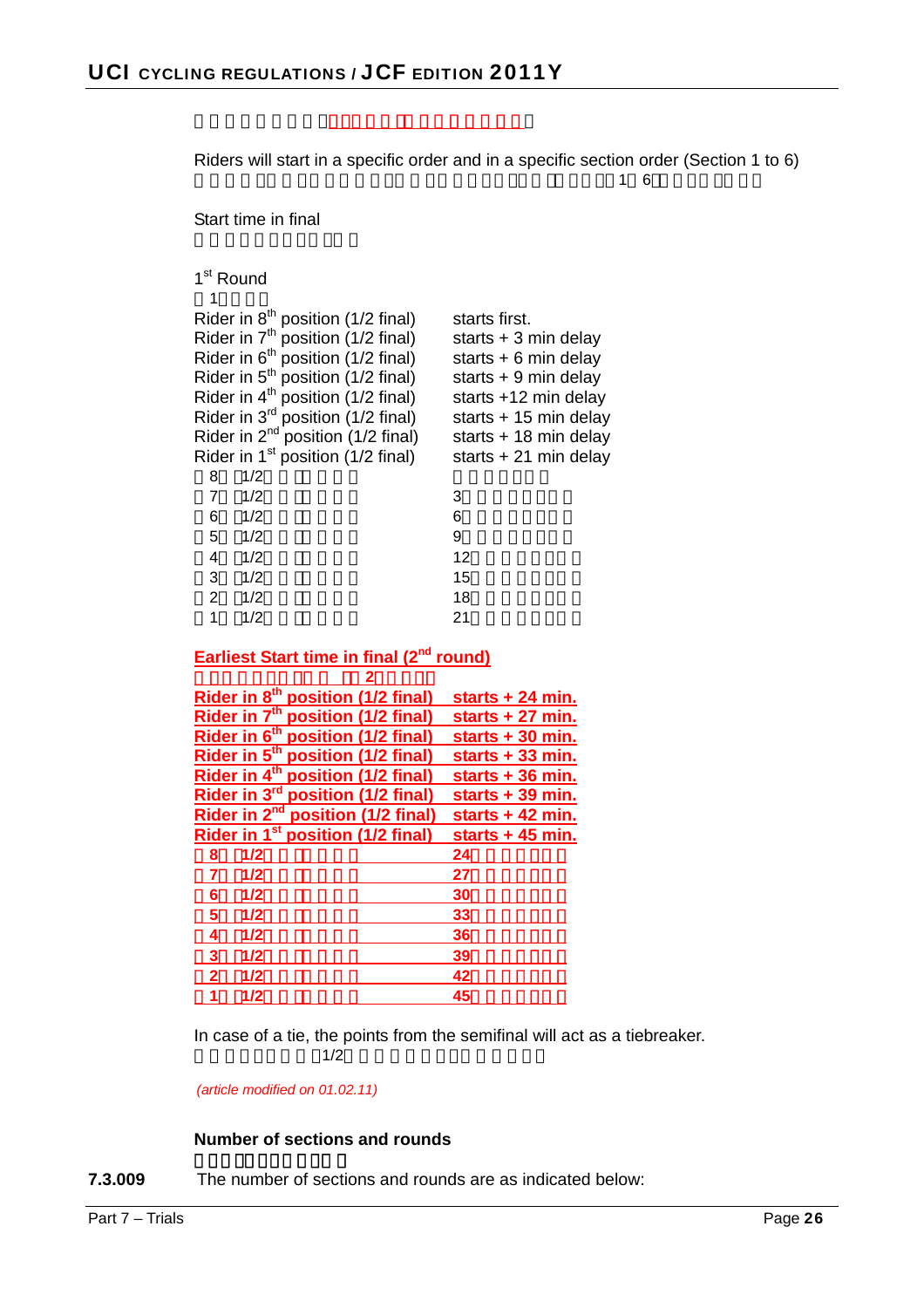| Type of competition            | Number of sections | Number of rounds |  |
|--------------------------------|--------------------|------------------|--|
| Quarter-final 20"<br>1/4<br>20 | 6                  | <u>2</u>         |  |
| Quarterfinal 26"<br>1/4<br>26  | 6                  |                  |  |
| Women open                     | 6                  | 3                |  |
| Semi-final 20"<br>1/2<br>20    | 6                  | 2                |  |
| Semi-final 26"<br>1/2<br>26    | 6                  | 2                |  |
| Final 20"<br>20                | 6                  | $\overline{2}$   |  |
| Final 26"<br>26                | 6                  |                  |  |

*(article modified on 01.02.11)* 

#### **Recognition and awards**

**7.3.010** Every year the UCI shall bestow upon the first-place overall finisher in each competing category, the title of "UCI trials world cup champion".  $\text{UCI}$ , The contract of the contract of the contract of the contract of the contract of the contract of the contract of the contract of the contract of the contract of the contract of the contract of the contract of the

> This title shall remain the property of the UCI and may not be used in conjunction with any product endorsement or for any other commercial purpose without UCI's prior express consent. このタイトルはUCIの独占的所有物としてあり続け,UCIの事前の同意表明のない限り,いかなる製

At the UCI trials world cup final, the UCI will award the first three positions in each category special world cup trophies. UCI スカテゴリの上位3 コンピュータのエネット UCI 3 コンピューター 3 コンピューター 3 コンピューター 3 コンピューター 3 コンピューター 3 コンピューター 3 コンピューター 3 コンピューター 3 コンピューター 3 コンピューター 3 コンピューター 3 コンピューター 3 コンピューター 2 コンピューター 3 コンピューター 3 コンピューター 3 コンピューター 3 コンピューター 3 コンピューター 3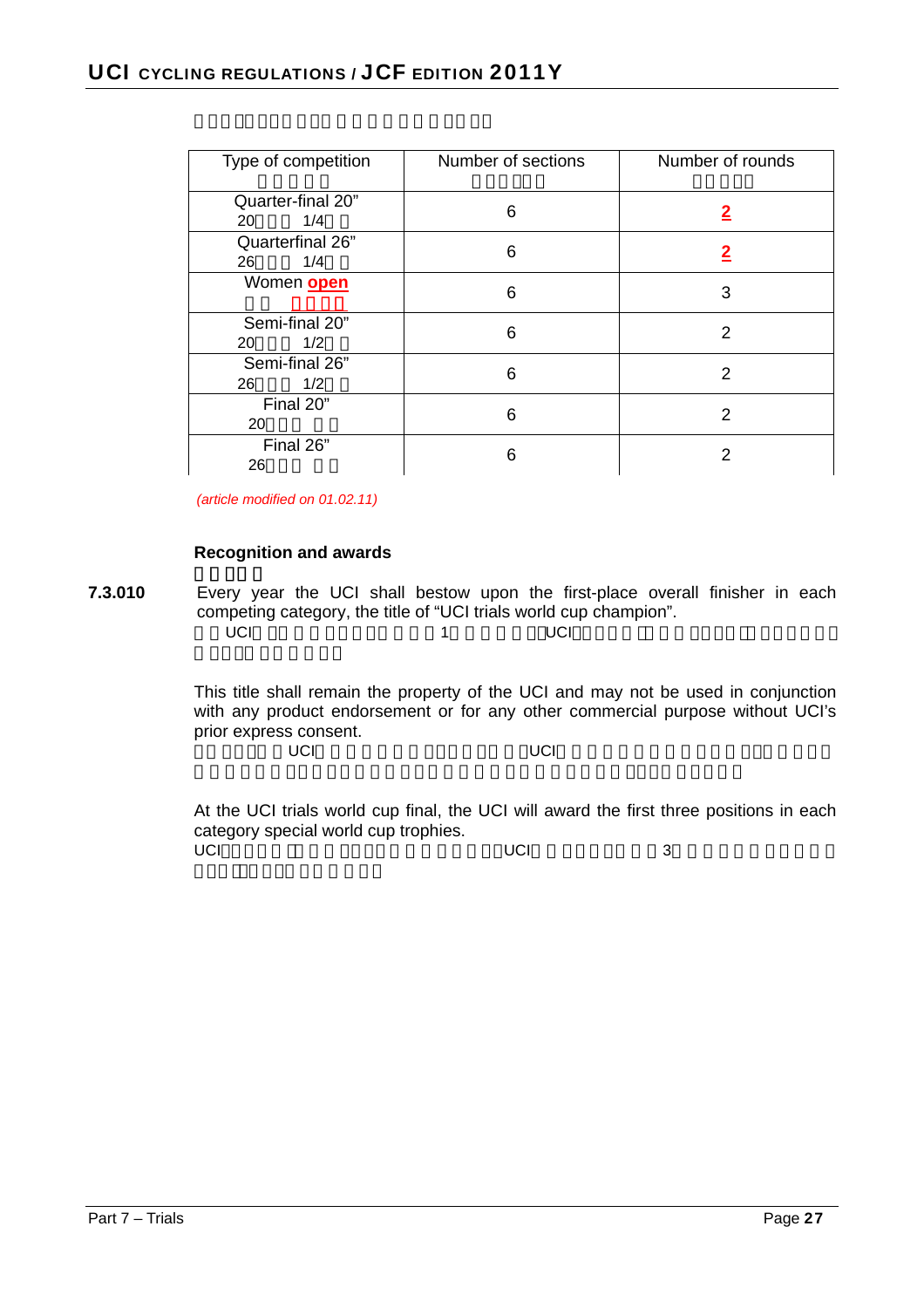#### **Chapter IV UCI TRIALS WORLD YOUTH GAMES EVENTS IV UCI**トライアル・コントライアル・コントライアル・コント

#### **Allocation of UCI trials world youth games events UCI**トライアル・コールド・ユース

**7.4.001** Application to the UCI for the sanctioning of a trials world youth games event is open to any national federation. The venue of each year's youth games shall be allocated at least one year in advance of its scheduled date by the UCI management committee, based on business/quality criteria and the recommendations from the UCI trials commission.

トライアル・コールド・ユース<br>トライアル・コールド・ユース<br>1980年 - コールド・コールド・ユース

 $\mathbf{A}$ 

事業/質を基準とし,UCIトライアル委員会の推薦により,UCい理事会が割当てる.

- **7.4.002** The site of a challenge venue shall normally be within the national or territorial boundaries of the national federation which shall serve as the host federation for the event.
- **7.4.003** The trials world youth games shall be the exclusive property of the UCI.  $\mathsf{UCI}$

**7.4.004** The trials world youth games are open to all eligible riders in possession of a UCI license.

 $\mathsf{UCI}=\mathsf{UCI}$ 

#### **Registration of competitors**

**7.4.005** Riders wishing and eligible to compete in a UCI Trials world youth games competition may register only under the auspices and through the agency of the national federation. All competition entry dates must be adhered to. All race fees must be forwarded to the UCI.  $\overline{\mathsf{UCI}}$ トライアル・コールド・ユース (この後に参加を)取り与える

ていています。<br>レース料金は<sub>ははなる</sub>

Pre-registration for the UCI world trials youth games is subject to the following restrictions: UCIトライアル・コールド・ユース<sub>の場</sub>

In total, each national federation shall be permitted to register up to **5 riders in each category**. The host federation may register a greater number of riders, with a maximum of **6 riders in each category**.

総計として,各国内連盟は各カテゴリに最多**5**名の競技者を登録することが許される.主催連盟は

各カテゴリに最多**6**名を限りとして,より多い競技者を登録してよい.

*(article modified on 01.02.11)*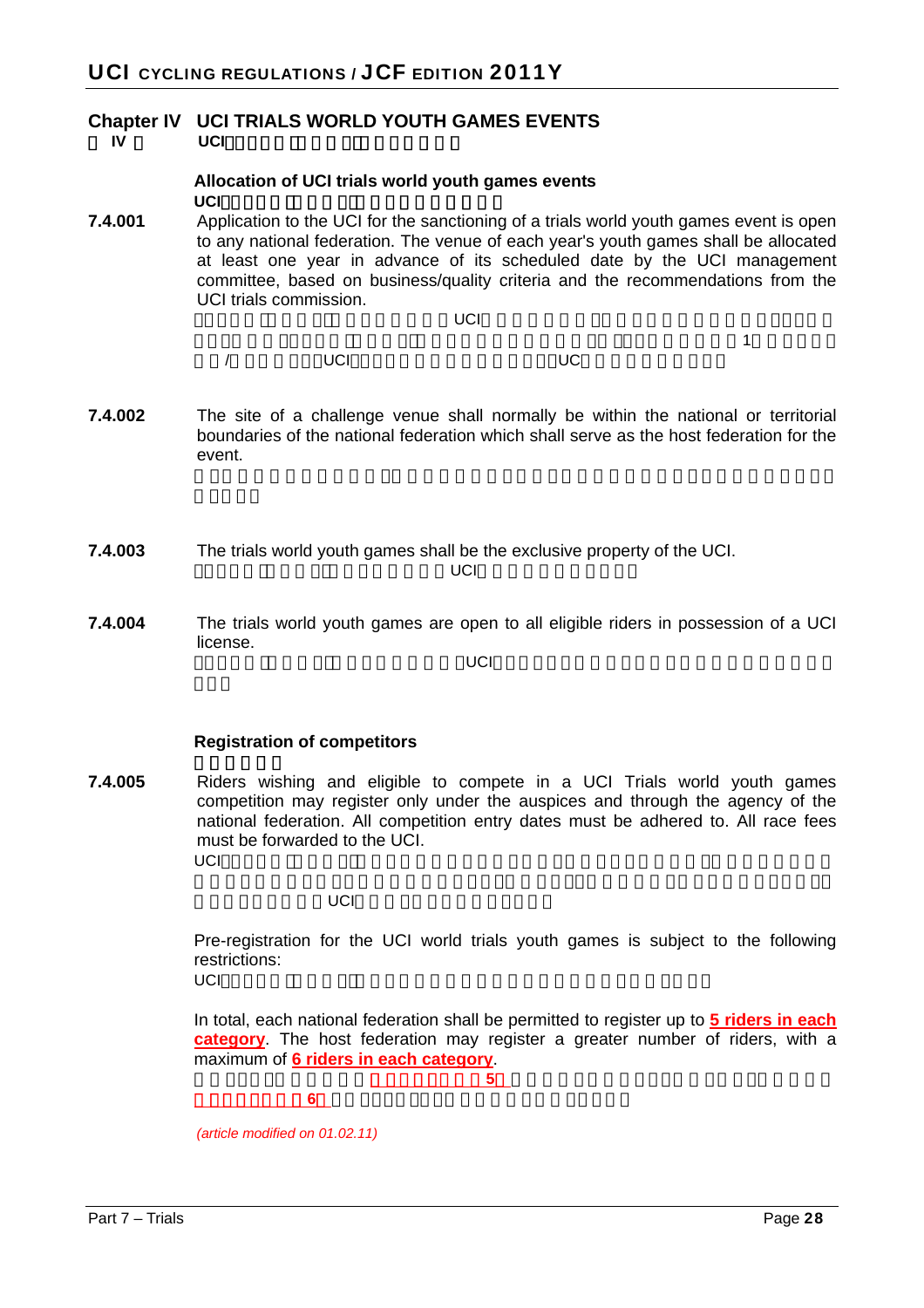#### **Competition type and Categories**

**7.4.006 For the UCI trials world youth games events, the competition type is open (free choice of wheel size between 18" and 26") and their categories are poussins, benjamins, minimes, cadets and girls, as described in article 7.1.002 of the present rule book. UCI**トライズはオープンにはオープンで(18インチから26インチから26インチから26インチから26インチから26インチから26インチから26インチから26インチから26インチから26インチから26インチから26インチから26インチから26インチから26インチから26インチから26インチから26インチから26インチから26インチから26インチから26インチから26インチから26インチから26インチから26インチから26インチから チ間での車輪径の自由な選択),現在のルール・ブックの条項**7.1.002**の中で説明されるように,そ

*(article modified on 01.02.11)* 

#### **Age class**

**7.4.007** Categories depend on age as stated in article 7.1.002 of the present rule book.  $7.1.002$ 

#### **Competition format**

| 7.4.008 | The trials world youth games shall include one semifinal and final.      |                                                                                |  |  |  |  |
|---------|--------------------------------------------------------------------------|--------------------------------------------------------------------------------|--|--|--|--|
|         |                                                                          | If the category has more than 16 riders, the best 12 riders from the semifinal |  |  |  |  |
|         |                                                                          | will be eligible to compete in the final.                                      |  |  |  |  |
|         | If the category has between 11 and 16 riders, the best 8 riders from the |                                                                                |  |  |  |  |
|         |                                                                          | semifinal will be eligible to compete in the final.                            |  |  |  |  |
|         |                                                                          | If the category has less than 11 riders there will be no semifinal run.        |  |  |  |  |
|         | UCI                                                                      |                                                                                |  |  |  |  |
|         | 16                                                                       |                                                                                |  |  |  |  |
|         |                                                                          |                                                                                |  |  |  |  |
|         |                                                                          | 16                                                                             |  |  |  |  |
|         |                                                                          |                                                                                |  |  |  |  |
|         |                                                                          |                                                                                |  |  |  |  |
|         |                                                                          |                                                                                |  |  |  |  |

*(article modified on 01.02.11)* 

**7.4.009** Each member organization which registers riders must appoint a national team manager to represent the interests of all of its riders at the UCI world trials youth games.

 $\cup$ CIトライアル・コールド・ユース

Entry fees for all categories, due to the UCI, are published in the UCI financial obligations. UCI<del>CIC</del>I

#### **National Jersey**

**7.4.010** Every rider competing in the world youth games shall be allowed to wear a country's national jersey that is in accordance with the UCI rules for national trials jerseys as described below. However, the rider's national federation shall decide whether the wearing of the national jersey is compulsory or not.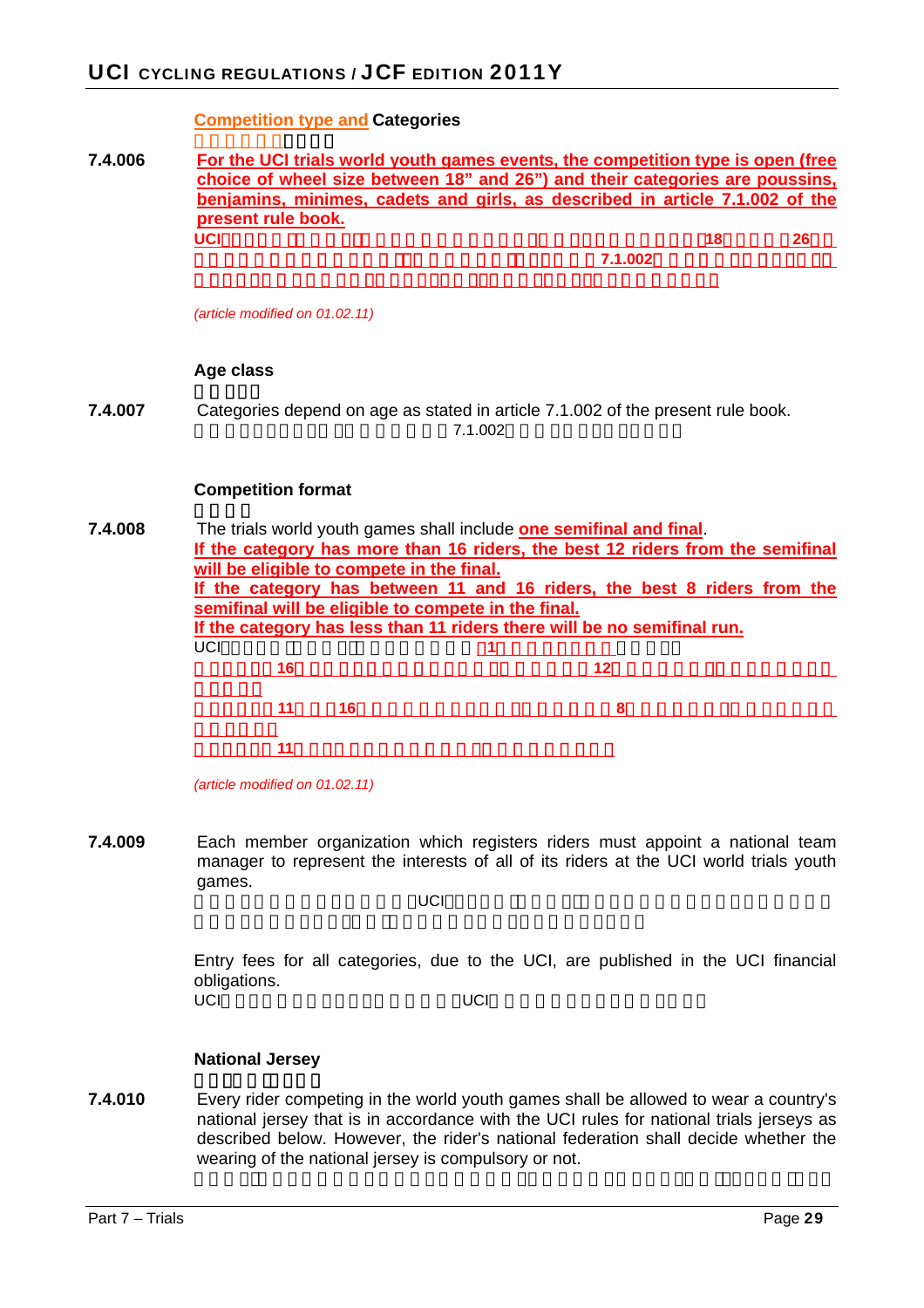ジのためのUCI規則に従った自国のナショナル・ジャージの着用を許されるものとする.しかしなが

#### **Recognition and awards**

**7.4.011** The UCI shall bestow upon the first-place finisher in each competing category of UCI world trials youth games the title of "UCI world trials youth games winner". This title shall remain the property of the UCI and may not be used in conjunction with any product endorsement or for any other commercial purpose without prior express consent of UCI.

| 1 |            | UCI |     |
|---|------------|-----|-----|
|   | <b>UCI</b> |     | UCI |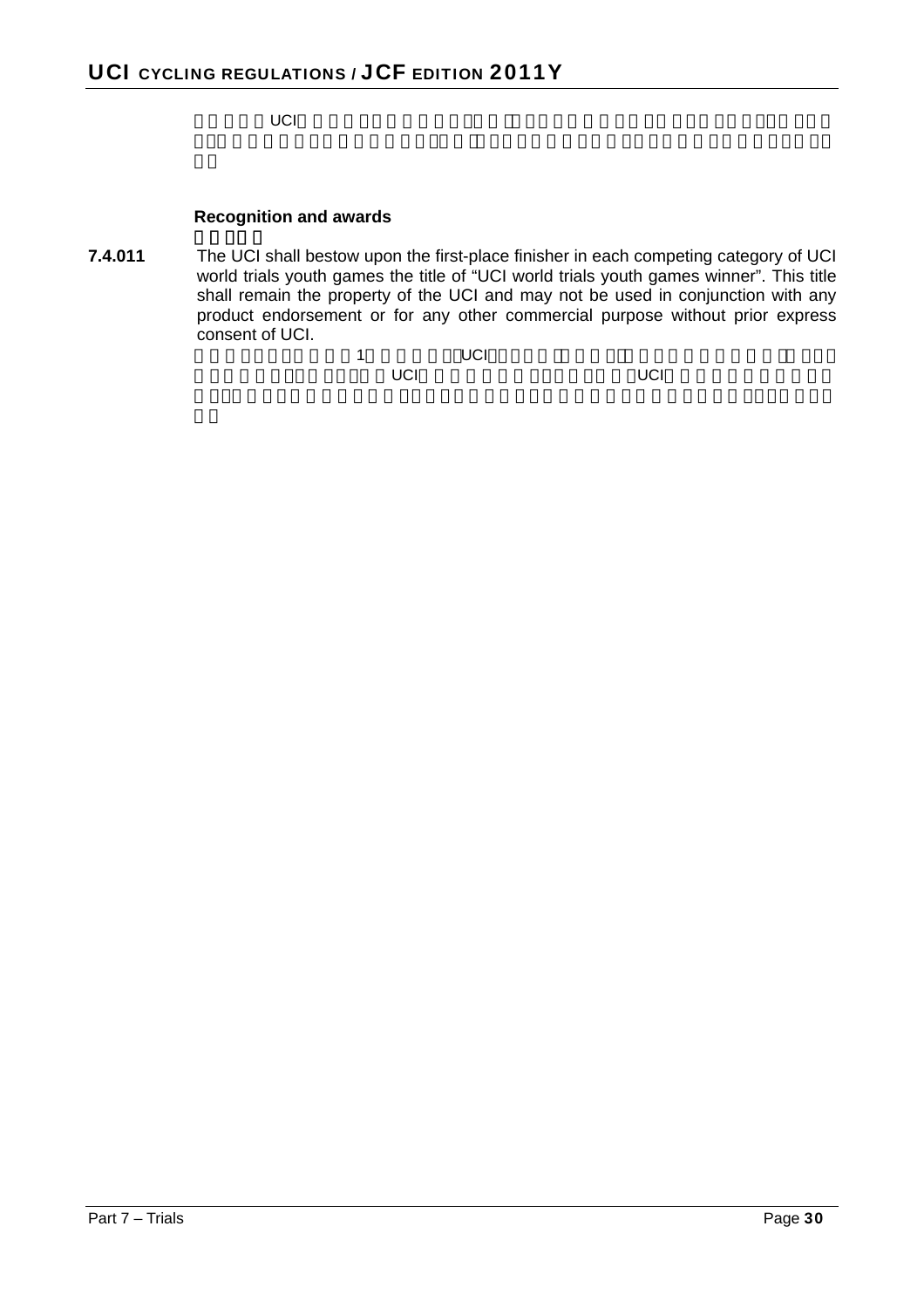# **Chapter V TEAM COMPETITION**

第 **V** 章 チーム競技

#### **General team rules:**

- **7.5.001** A nations team ranking shall be established at the trials world championships.
- **7.5.002** Before the first event take place, each nation shall enter five different competitors as follows;

 $\frac{1}{5}$ 

- 1 competitor from Elite Men 20" class
- 1 competitor from Junior Men 20" class
- 1 competitor from Elite Men 26" class
- 1 competitor from Junior Men 26" class
- 1 competitor from Women class.
- $1$  20"
- $1$  20"
- $1$  26"
- $1$  26"
- $1$

The top four riders results shall be added and make up the nations team ranking. The UCI points for each rider shall establish the ranking.

 $\overline{4}$  and  $\overline{4}$  and  $\overline{4}$  and  $\overline{4}$  and  $\overline{4}$  and  $\overline{4}$  and  $\overline{4}$  and  $\overline{4}$  and  $\overline{4}$  and  $\overline{4}$  and  $\overline{4}$  and  $\overline{4}$  and  $\overline{4}$  and  $\overline{4}$  and  $\overline{4}$  and  $\overline{4}$  and  $\overline{4}$  and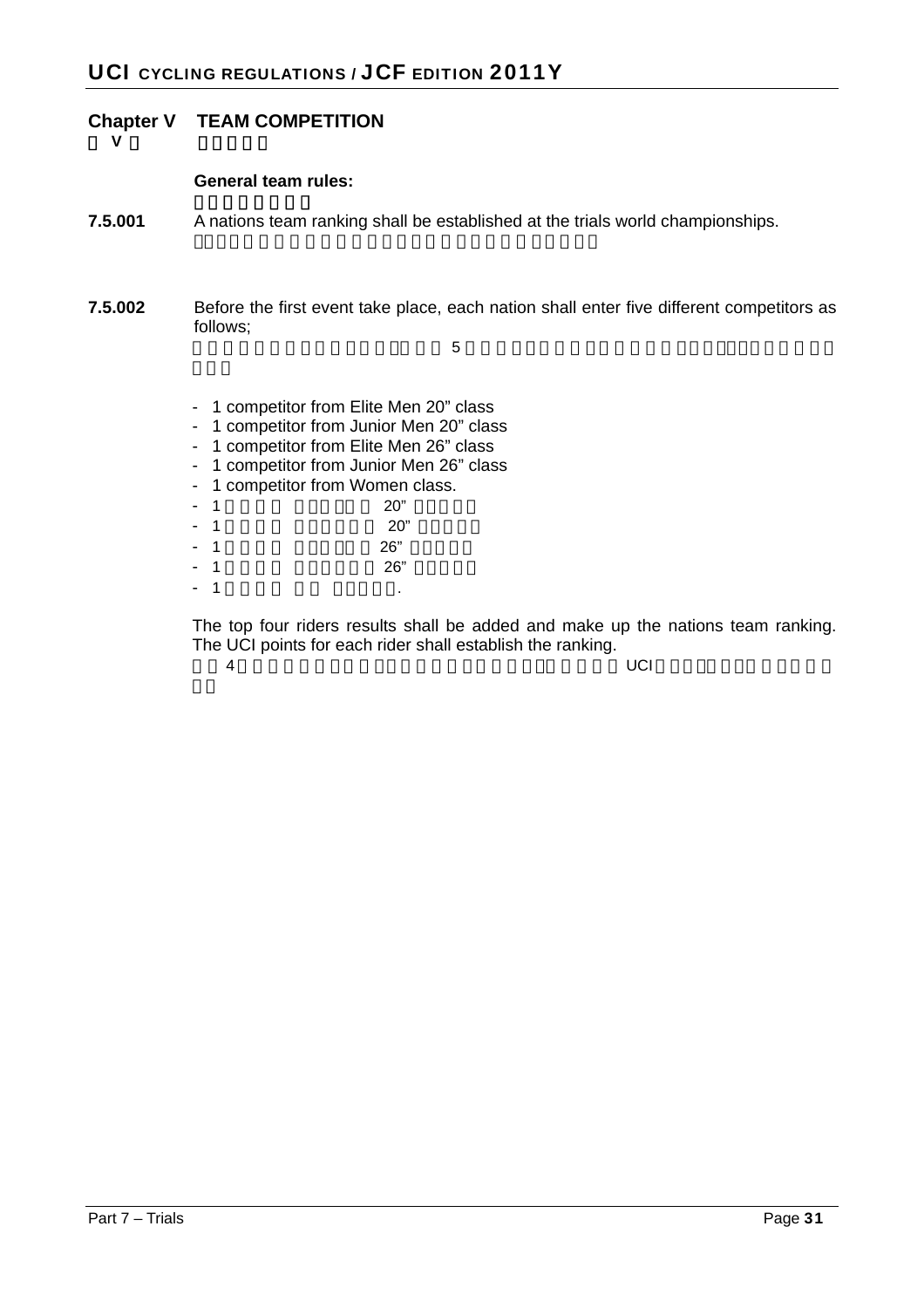# **Chapter VI UCI TRIALS CLASSIFICATION**

**VI UCI** 

**7.6.001** The UCI has created the UCI trials classification and shall be its exclusive owner. UCI UCI

> The UCI trials classification is drawn up over a period of one year, in accordance with the conditions set out below, by adding the points won since the preceding classification was drawn up, and respecting the provisions of the present rule book.  $\cup$ CI $\cup$

 $\overline{1}$ 

- **7.6.002** At the same time the remaining points obtained up to the same day of the previous year by each rider in international trials competitions are deducted. The new classification comes into force on the day of publication and stands until the publication of the subsequent classification.
- **7.6.003** An individual classification for men and one for women is drawn up for each of the following types of event:
	- UCI trials men 26" individual classification;
	- UCI trials men 20" individual classification;
	- UCI trials women individual classification.
	- UCI 26
	- UCI 20 ;
	- UCI
- **7.6.004** Riders who are tied in the individual classification shall have their positions decided by their classification in the most recent event of the season, in the following order:

個人ランキングにおいて同点となった競技者は,そのシーズンの直近の大会 – 下記順番による -

- 1) world championships;
- 2) world cup events;
- 3) continental events.
- $1)$  ;
- $(2)$  ;
- $3)$
- **7.6.005** The UCI trials classification will be updated after a world championship or world cup event and on 31 December. UCI $\,$